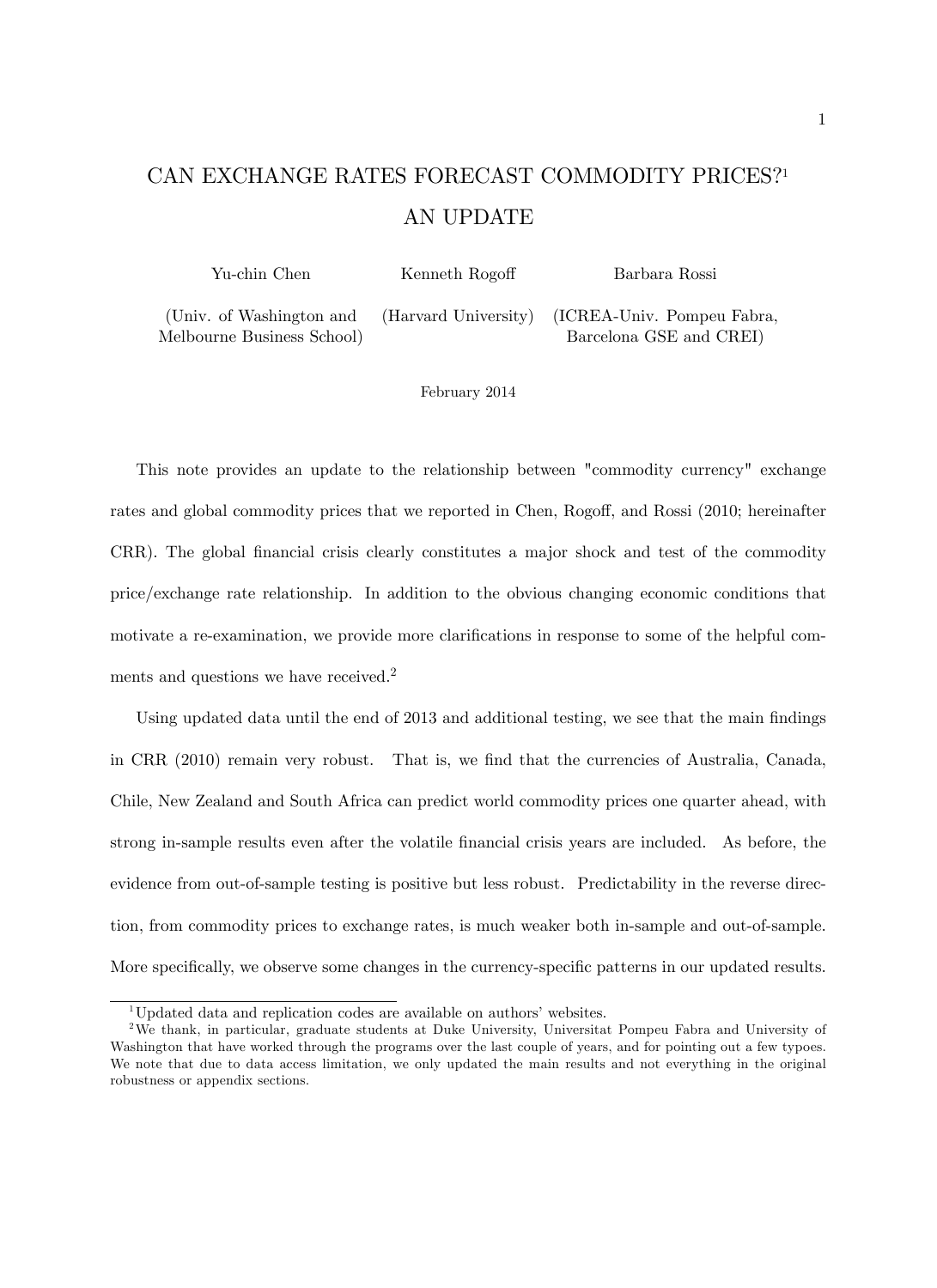For example, the predictive power of the Canadian dollar has weakened considerably, and the same is true when the commodity currencies are measured against the British Pound instead of the U.S. dollar. In terms of out-of-sample forecasting comparisons, the general macro-forecasting literature has shown that it is often difficult for any model to have a sustained superior forecast performance against statistical benchmarks, due to underlying structural instabilities. The exact methodology and forecasting samples can also play an important role, making success even more elusive.<sup>3</sup> Forecasting commodity prices with exchange rates is no exception.<sup>4</sup> Nevertheless, five years after the onset of the Global Financial Crisis, we continue to observe generally superior out-of-sample forecasting performance for our exchange rate-based models against the three statistical benchmarks (a random walk, a random walk with drift, and an  $AR(1)$  process), though the pattern is far from uniform. The Australian and the New Zealand dollars, in particular, outperform the benchmarks consistently, while the Canadian and South African results are overall poor. Combining multiple currencies in a multivariate setting continues to forecast price movements in the aggregate commodity markets quite well, regardless of whether we use aggregate market index constructed by the IMF, Goldman Sachs, or other major sources. As an alternative approach, forecast combination using equal weighting can deliver smaller mean squared forecast errors than the benchmarks, although the improvements lack statistical significance. Overall, we conclude that the theoretical relationship identified in CRR (2010) is robust in the long-term, even though this update uncovers more nuanced issues that future research should address, such as the reason behind the elusive or fickle real-time forecasting power for certain currencies or specifications.

<sup>&</sup>lt;sup>3</sup>See Stock and Watson (1996, 2007), Rossi (2013) and references therein.

<sup>&</sup>lt;sup>4</sup>CRR (2010) stated that their out-of-sample results are not robust over sub-samples. Since then, Groen and Pesenti (2011), for example, provided one of the first comprehensive robustness checks of the forecasting power of commodity prices. They show how the out-of-sample results change depending on alternative commodity price indices and econometric specifications.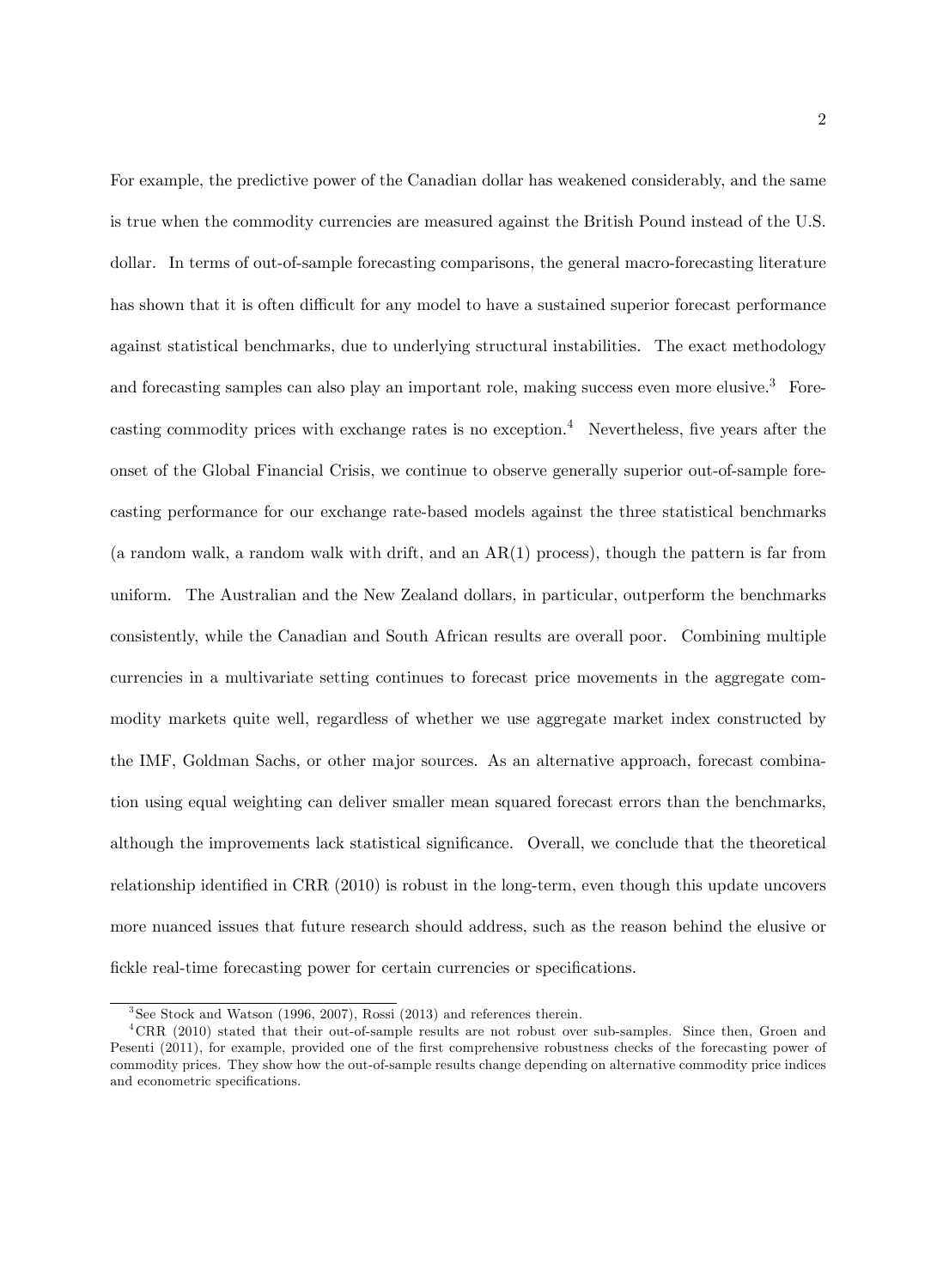Below we report the updated results that parallel the main tables reported in CRR (2010) which was based on pre-Global Financial Crisis data. For some tables, we provide additional testing results as well as clarifications, and sometimes slight modifications, to our original methodology. We refer readers to our original paper for the motivations and more detailed discussions.

#### 1. Data Description

We use quarterly data over the following time-periods: Australia (from 1984:1 to 2013:3), Canada (from 1973:1 to 2013:3), Chile (from 1989:3 to 2013:3), New Zealand (from 1987:1 to 2013:3), and South Africa (from 1994:1 to 2013:3).

- Bilateral nominal exchange rates (labeled  $s^i$ ) are end-of-period rates from Global Financial Data. We used bilateral rates relative to the U.S. dollar, the British pound, as well as the Japanese yen.
- Nominal effective exchange rates are from the International Finance Statistics.
- Country-specific commodity price indexes (labeled  $cp<sup>i</sup>$ ) are obtained from the Bank of Canada, the Reserve Bank of Australia, ANZ, as well as Global Financial Data (copper for Chile, and gold, platinum, and coal for South Africa).
- Aggregate world commodity price index (labeled  $cp^W$ ) is the PNFUEL series (Non-Fuel Price Index) from the IMF. The IMF has updated its series and no longer provides data prior to 1991 on its website. We use their current data to update our original series (which starts in 1980:1) using a linear forward projection. As a robustness check, we also used five other commonly used aggregate indexes (from Commodity Research Bureau-BLS, Reuters/Jeffries, Moodyís, Dow Jones-AIG, and Goldman Sachs); all are obtained from Global Financial Data.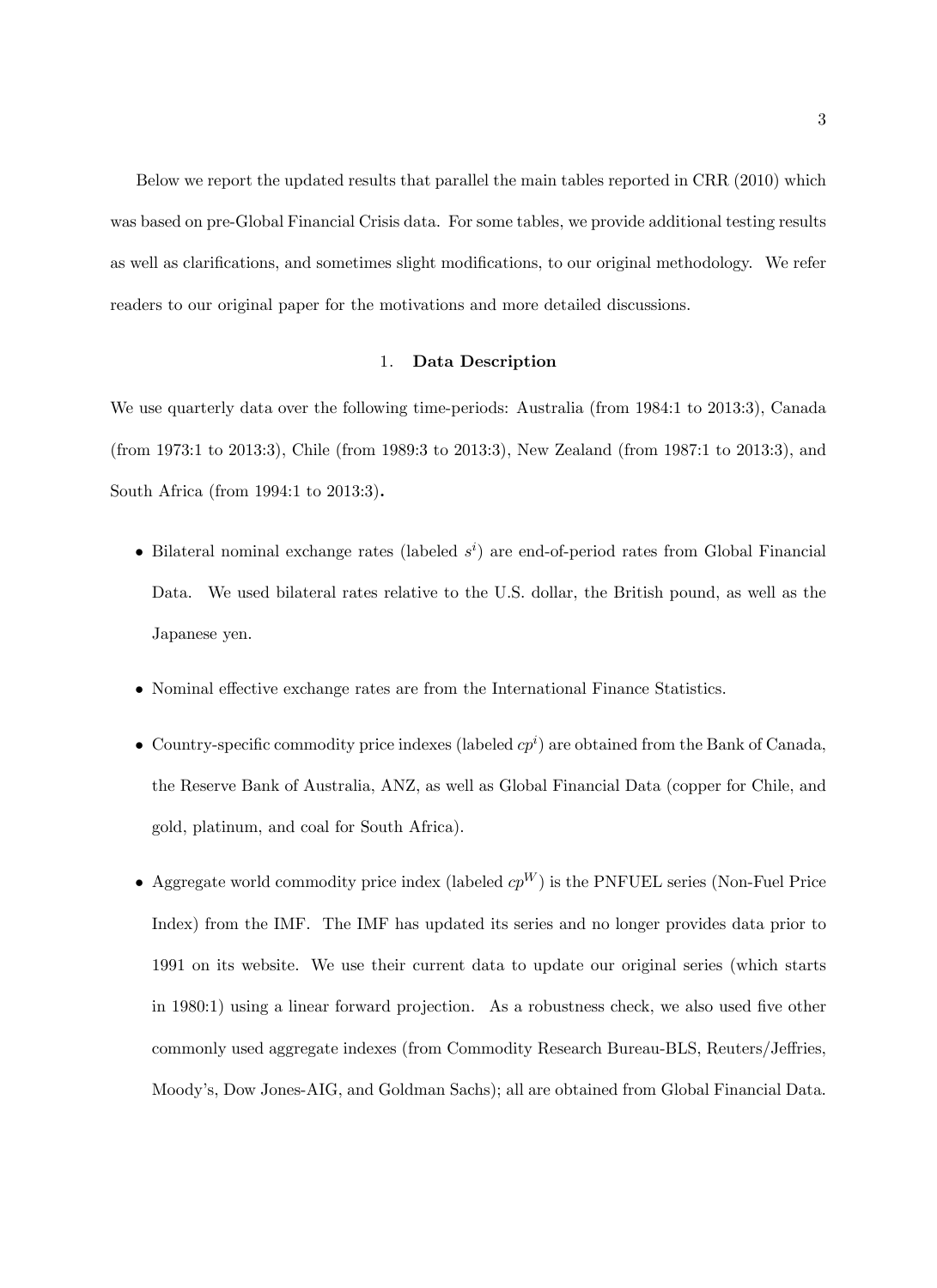Dow Jones-UBS Commodity 3-month forward Index (DJUBSF3T) and "spot" index (DJUB-STR) are used in Figure V. We note that these indices are total return indices, and are not the conceptual forward and spot indices we need (see http://www.djindexes.com/commodity/ $)^5$ 

As in CRR (2010), all data are logged and we denote first-differences with a  $\Delta$ .

#### 2. Exchange Rates and Commodity Prices: Which Predicts Which?

2.1. In-Sample Granger-Causality (GC) Tests. As in Section 3 of CRR  $(2010)$ , the first three sets of tables report in-sample Granger Causality test results. We first test the null hypothesis that  $\beta_0 = \beta_1 = 0$  in the regression:

$$
E_t \Delta c p_{t+1}^i = \beta_0 + \beta_1 \Delta s_t^i + \beta_2 \Delta c p_t^i \tag{1}
$$

where  $i$  indicates each of the five commodity currency countries. In addition, we test for the marginal effect of the exchange rate only; that is, we test for  $H_0: \beta_1 = 0$ . To account for potential parameter instabilities, we test for structural breaks, using Andrews (1993) QLR test, for the bivariate Granger-causality regressions. We then test for the joint null hypothesis that  $\beta_{0t} = \beta_0 = 0$  and  $\beta_{1t} = \beta_1 = 0$  by using Rossi's (2005)  $Exp - W^*$  test, in the following regression setup:

$$
E_t \Delta c p_{t+1}^i = \beta_{0t} + \beta_{1t} \Delta s_t^i + \beta_2 \Delta c p_t^i \tag{2}
$$

As discussed in CRR (2010),  $Exp - W^*$  simultaneously tests for the null hypothesis of no time variation and no Granger causality. When the null is rejected, it indicates that there is evidence for

<sup>&</sup>lt;sup>5</sup>While there are alternatives such as the S&P GSCI indices, their heavy emphasis on fuel prices make them less suitable for the currencies we are examining. The ones we use here are the updated version of the Dow Jones-AIG indices used in CRR (2010).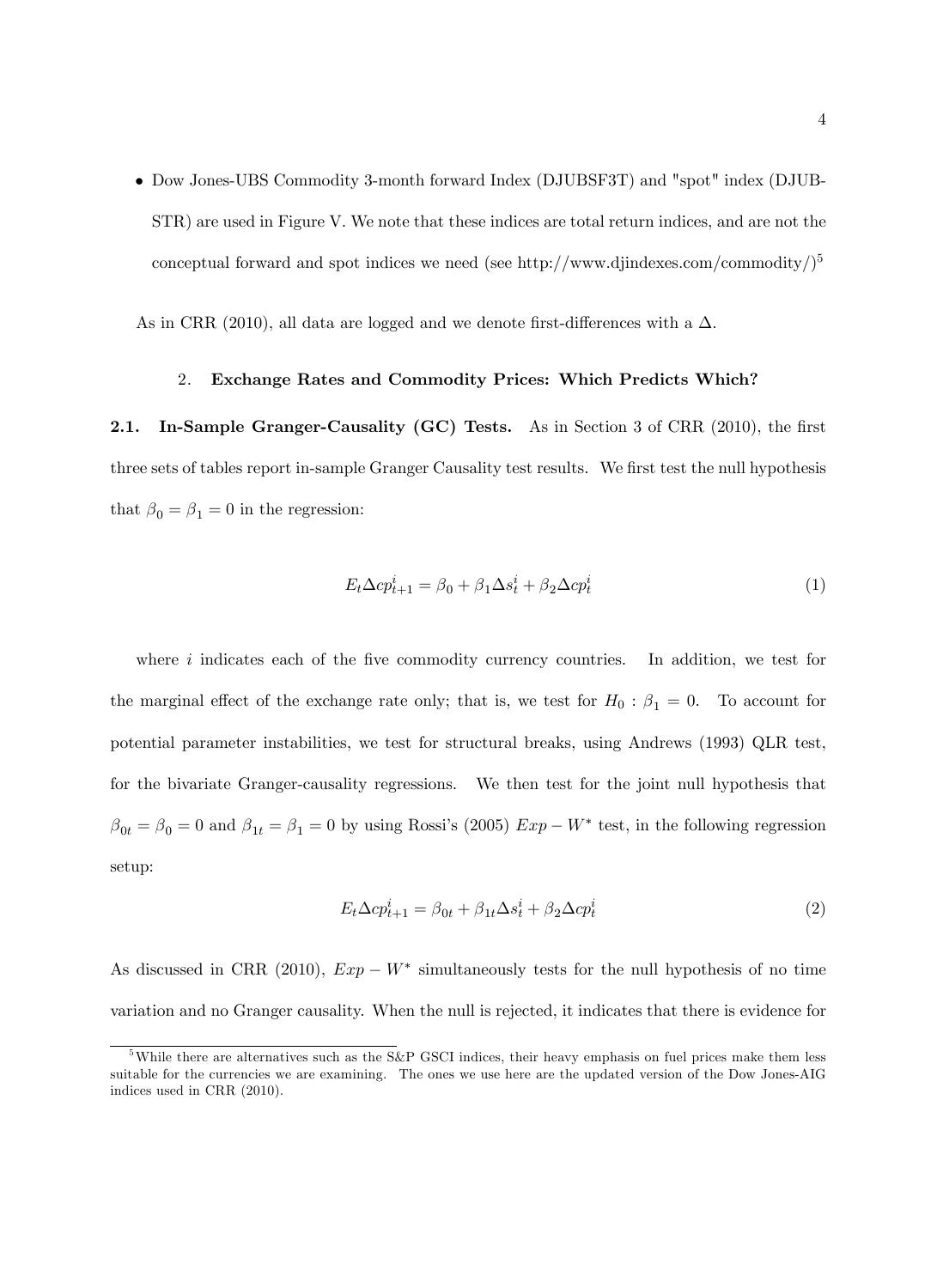Granger causality in at least part of the sample. Here again we also consider the marginal effect of the exchange rate in each case, e.g. test only  $H_0: \beta_{1t} = \beta_1 = 0$ .

For each of the above, we investigate the reverse direction as well to see if commodity prices Granger-cause the exchange rate, as in:

$$
E_t \Delta s_{t+1}^i = \beta_0 + \beta_1 \Delta c p_t^i + \beta_2 \Delta s_t^i \tag{3}
$$

The Tables I-III report the p-values from the above tests for the five exchange rates and their corresponding commodity price indices.<sup>6</sup> A number below 0.10 implies evidence in favor of Grangercausality at the 10% level. We see clearly evidence of exchange rate Granger-causing world commodity prices, especially after structural break is taken into account. The only exception is Canada. There is also evidence of structural break around the time of the financial crisis for some of the countries. As in CRR (2010), we see much weaker evidence for commodity prices Granger-causing exchange rate movements in Panels B's an D's of Tables I-III.

#### INSERT TABLES I, II AND III HERE

2.2. Out-of-Sample Forecasts. We adopt a rolling forecast scheme to evaluate out-of-sample forecasting ability of the exchange rate models.<sup>7</sup> We estimate the exchange-rate based model and test for forecast encompassing relative to three statistical benchmarks:

1. an autoregressive (AR) model of order one:  $E_t \Delta c p_{t+1}^i = \gamma_{0t} + \gamma_t \Delta c p_t^i$ 

<sup>6</sup>The estimations are heteroskedasticity and serial correlation-consistent. Results are based on the Newey and West (1987) procedure with bandwidth  $T^{1/3}$  (where T is the sample size.)

<sup>&</sup>lt;sup>7</sup>Note that there was a typo in  $CRR(2010)$ , where the results were based on a recursive, rather than rolling, forecasting procedure. We also corrected the formula for constructing the test statistic in this update. This issue, of course, is not relevant to any of the in-sample statistics or the causality tests.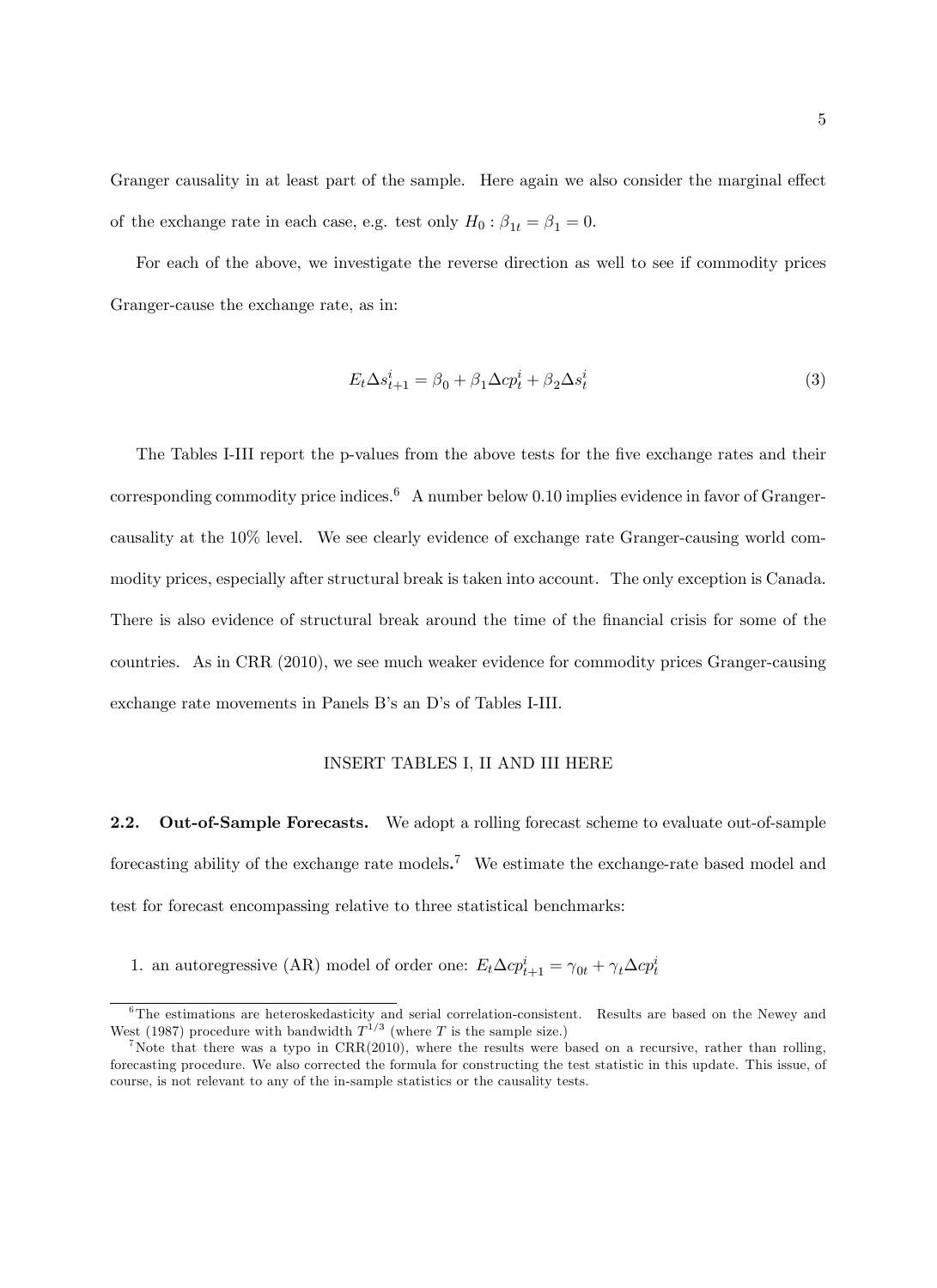- 2. a random walk (RW) benchmark:  $E_t \Delta c p_{t+1}^i = 0$ .
- 3. a random walk with drift (RWWD) comparison,  $E_t \Delta c p_{t+1}^i = \gamma_{0t}$ .

In each case, the exchange rate model is the benchmark plus a  $\beta \Delta s_t^i$  term (and a constant term in the case of RW comparison), as specified in Table IV. We use a rolling window of the same size as in CRR (2010) to estimate the model parameters and generate one-quarter ahead forecasts recursively.<sup>8</sup> Again, we conduct the parallel exercise for exchange rate forecasting using commodity prices.

Table IV provides the following information on the forecast comparisons, as in CRR (2010):

- the numbers reported are the differences between the mean square forecast errors (MSFE) of the model and the MSFE of the benchmark, both re-scaled by a measure of their variability. A negative number indicates that the model outperforms the benchmark;
- $\bullet$  using Clark and McCracken's (2001) "ENCNEW" test of equal MSFEs to compare these nested models, we indicate with asterisks when the additional regressor contains out-of-sample forecasting power for the dependent variable, relative to the benchmark specification.

For forecasting country-specific commodity price index, we see from the row A of each panel in Table IV that the results are somewhat mixed. The Canadian dollar and the South African rand show the worst performance, and do not forecast any better than the benchmarks. On the other hand, the Australian dollar and the New Zealand dollar continue to have robust forecasting power that out-performs the benchmarks, delivering smaller MSFEs that are also statistically significant

 $8$ As is well-known in the forecasting literature, the choice of window size would affect the forecast outcome. One can look for the optimal window size when conducting these out-of-sample forecasts, but that is beyond the scope of this exercise.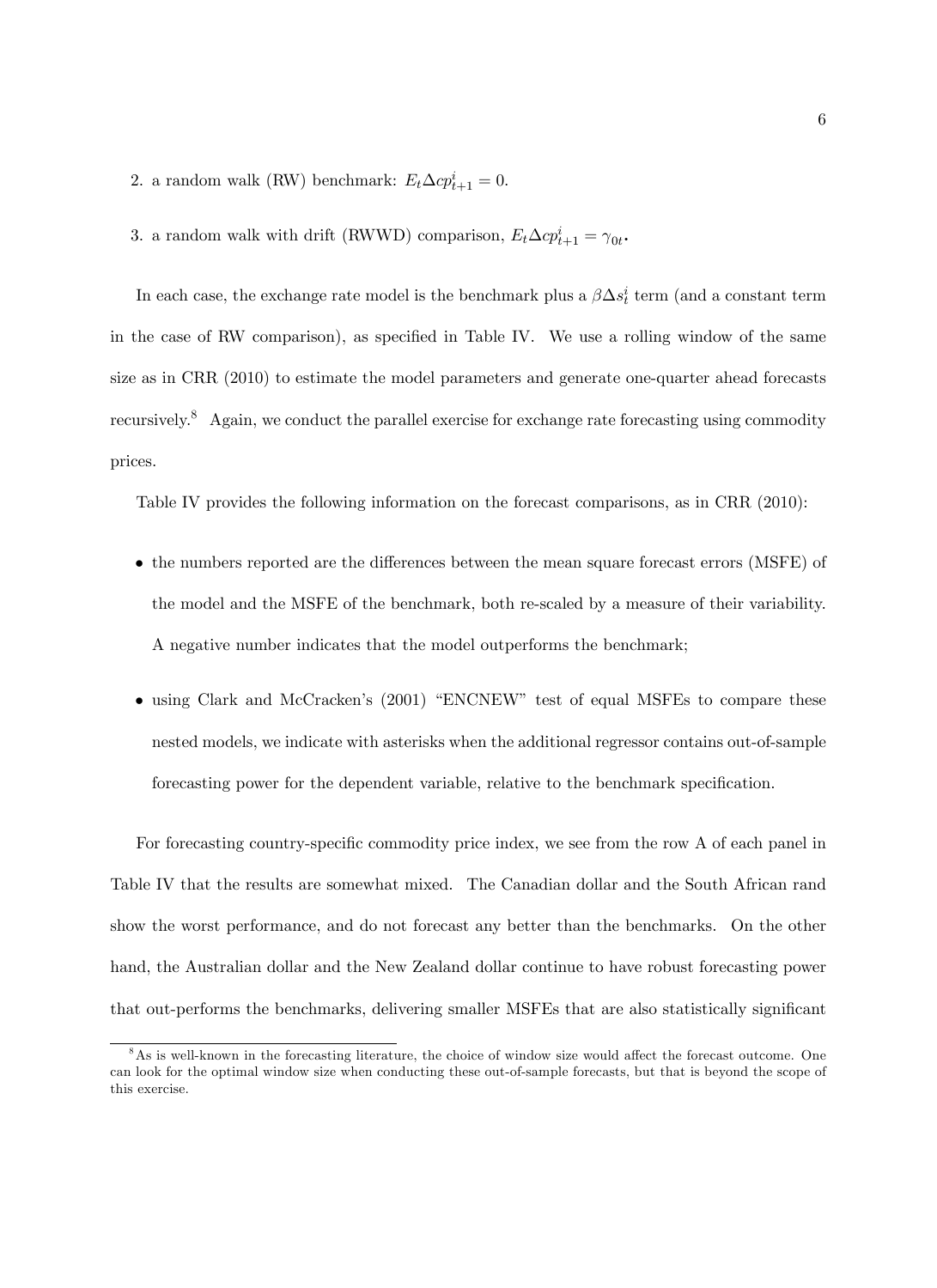under the Clark and McCracken test. These mixed results in out-of-sample predictive ability were already recognized in CRR  $(2010)$  and echo the empirical findings in Groen and Pesenti  $(2011).<sup>9</sup>$ In the next section, we will see much stronger forecasting performance of the exchange rate-based models in forecasting the aggregate world commodity price series.

As for forecasting in the reverse direction, we see that there is essentially no evidence that the country-specific commodity prices can help forecast their respective exchange rates better than the benchmarks.

#### INSERT TABLE IV HERE

#### 2.3. Can Exchange Rates Predict Aggregate World Commodity Price Movements?.

We next look at predicting the aggregate world commodity price index using multiple commodity currencies. Despite the mixed results above with forecasting country-specific commodity prices, this section presents strong evidence that commodity currencies together can predict aggregate world commodity price movements. Following  $CRR(2010)$ , we first look at the aggregate index from the IMF  $cp^W$ ). We test for in-sample predictability and consider multivariate Grangercausality regressions using two, three, or four exchange rate series. For instance, the four-exchange rate regression used in the in-sample analysis is as follows, and the other specifications include the currencies specified in the headings of Table  $V(a)$ .

$$
E_t \Delta c p_{t+1}^W = \beta_0 + \beta_{11} \Delta s_t^{AUS} + \beta_{12} \Delta s_t^{NZ} + \beta_{13} \Delta s_t^{CAN} + \beta_{13} \Delta s_t^{CHI} + \beta_2 \Delta c p_t^W \tag{4}
$$

Panels A through C in Table V(a), testing the null hypothesis of  $\beta_0 = \beta_{1i} = 0$ , show results

 $9B$ urgess and Rohde (2013) and Ignacio Arbués and Ledo (2013) are additional examples of recent papers finding that the the out-of-sample forecasting power is fragile.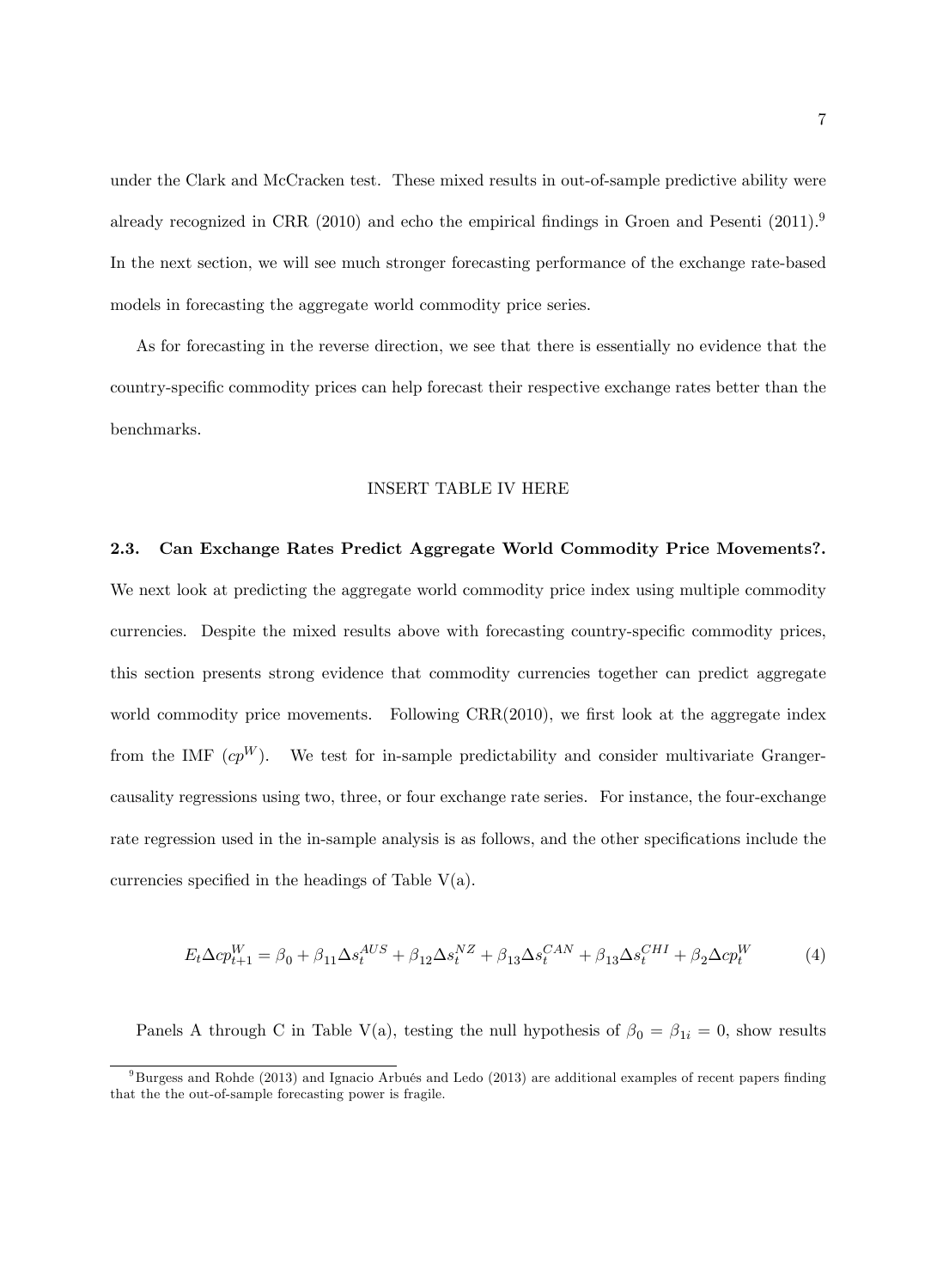consistent with our earlier Öndings. Here, the evidence for in-sample Granger causality is strong and robust, even without explicitly accounting for parameter instability. (As we will show in Table IV(b) Panel D later, the same is true when one tests for  $\beta_{1i} = 0$  only.)

For out-of-sample forecasting, we compare multi-exchange rate models against the three benchmarks discussed above.<sup>10</sup> In addition, we consider forecast combination, where forecasts from individual currencies, as below, are aggregated using equal weighting and then compared to the benchmarks:

$$
E_t \Delta cp_{t+1}^W = \beta_{0,i} + \beta_{1,i} \Delta s_t^i + \beta_2 \Delta cp_t^W
$$
 where  $i = AUS, NZ, CAN, CHI$ 

To judge the significance of forecast combinations, we use critical values based on Diebold and Mariano (1995). All forecasts are conducted using the rolling procedure described above.

From Panel D, we see the multi-exchange rate specifications outperform the three benchmarks consistently, whether we used two, three, or four commodity exchange rates. We see smaller MSFEs, and the improvements over the benchmarks are also of statistical significance under the Clark and McCracken (2001) test. On the other hand, Panel E shows that when the information from the currencies are aggregated using forecast combination, the improvements over the benchmarks are no longer statistically significant, even though we still see uniformly smaller MSFEs compared to the benchmarks. This pattern is exactly the same regardless of the number of currencies used; it is also consistent with what we pointed out in CRR (2010) regarding the fragility of out-of-sample results to alternative specifications.<sup>11</sup>

 $10$ The regression specification used for out-of-sample forecasting is the same as discussed in the previous section, except that now we include several exchange rates in the same regression, not just one.

 $11$ We note, of course, that one can further consider alternative or optimal weighting schemes in carrying out the forecat combination exercise. We used equal weighting, and our point is to demonstrate the fragility of the results.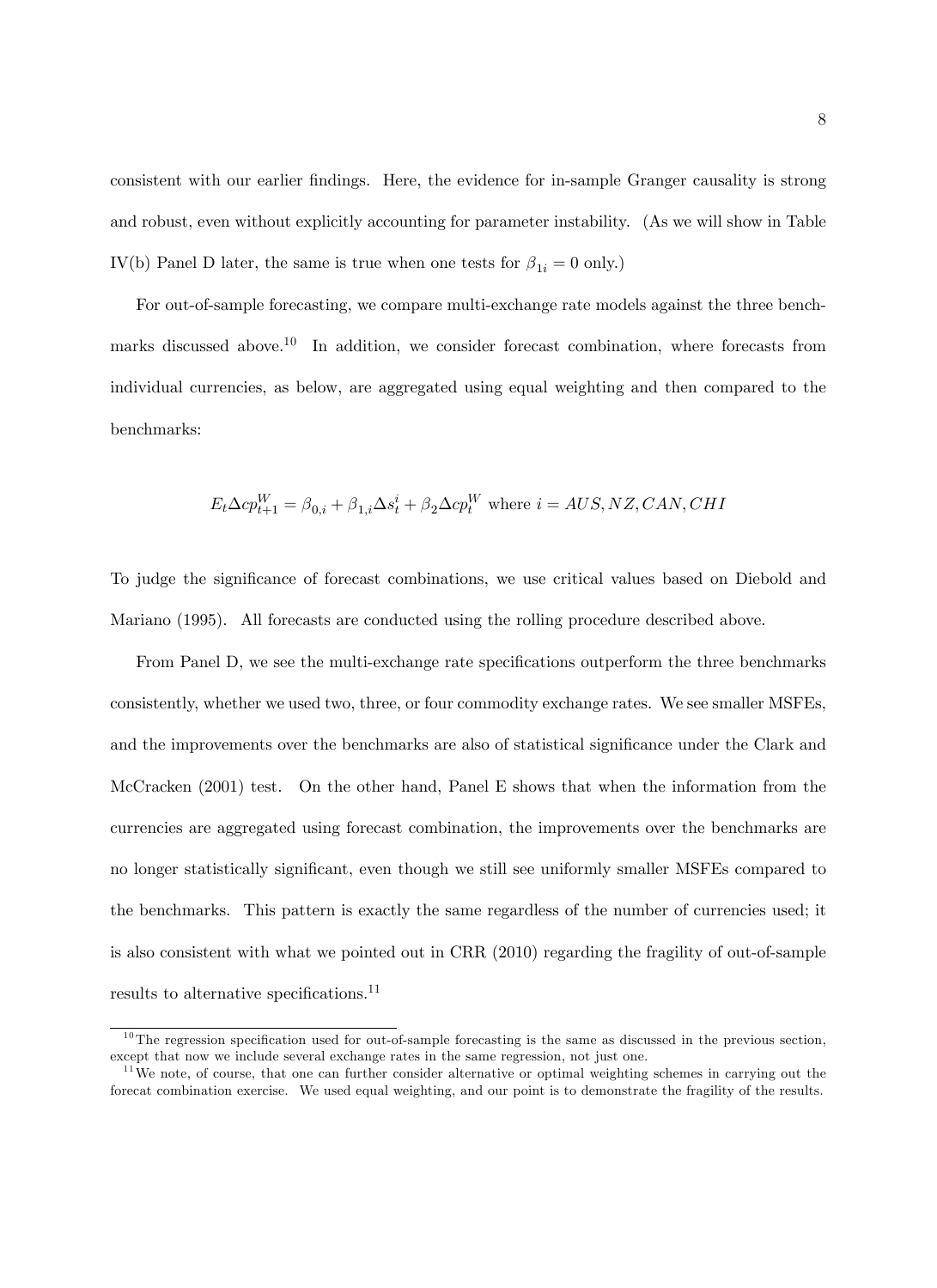We next consider forecasting five alternative aggregate commodity price indexes commonly quoted in the markets. We conduct the same analyses as in Table  $V(a)$  but use only the Australian, Canadian, and New Zealand exchange rates to predict movements in these price indexes. Table V(b) shows in-sample and out-of-sample results that are virtually the same as what we saw in Table V(a) for the IMF index. This is perhaps not surprising since these indexes, while weighing specific commodity products differentially, all aim to capture movements in the overall market of primary commodities. Overall, we see exchange rates consistently granger cause these commodity price indexes, and they out-perform all three statistical benchmarks in multivariate forecasting comparisons.

Figures I and II illustrate the performance of the three-exchange rate model in forecasting the IMF index. They plot the forecasted global commodity price from the exchange-rate models along with the actual data (both in log differences). The random walk forecast of no change is the x-axis. The figure shows that the forecasts track the actual world price series relatively well, though there are periods of large deviations.

#### INSERT TABLE  $V(a)$ ,  $V(b)$  AND FIGURES I and II HERE

We next look at whether each individual exchange rate by itself can predict the IMF world market commodity price index, and vice versa, in Table VI. The first lines (e.g. labeled " $s_t$  GC  $cp_{t+1}^W$ ) in Table VI(a) report Granger-causality results for each country-specific exchange rates, where the null hypothesis considered is  $\beta_0 = \beta_1 = 0$  for the equation below.

$$
E_t \Delta cp_{t+1}^W = \beta_0 + \beta_1 \Delta s_t^i + \beta_2 \Delta cp_t^W \text{ where } i = AUS, NZ, CAN, CHI, SA
$$
 (5)

In Table VI (b), the parallel results for the null hypothesis  $\beta_1 = 0$  only are reported. Results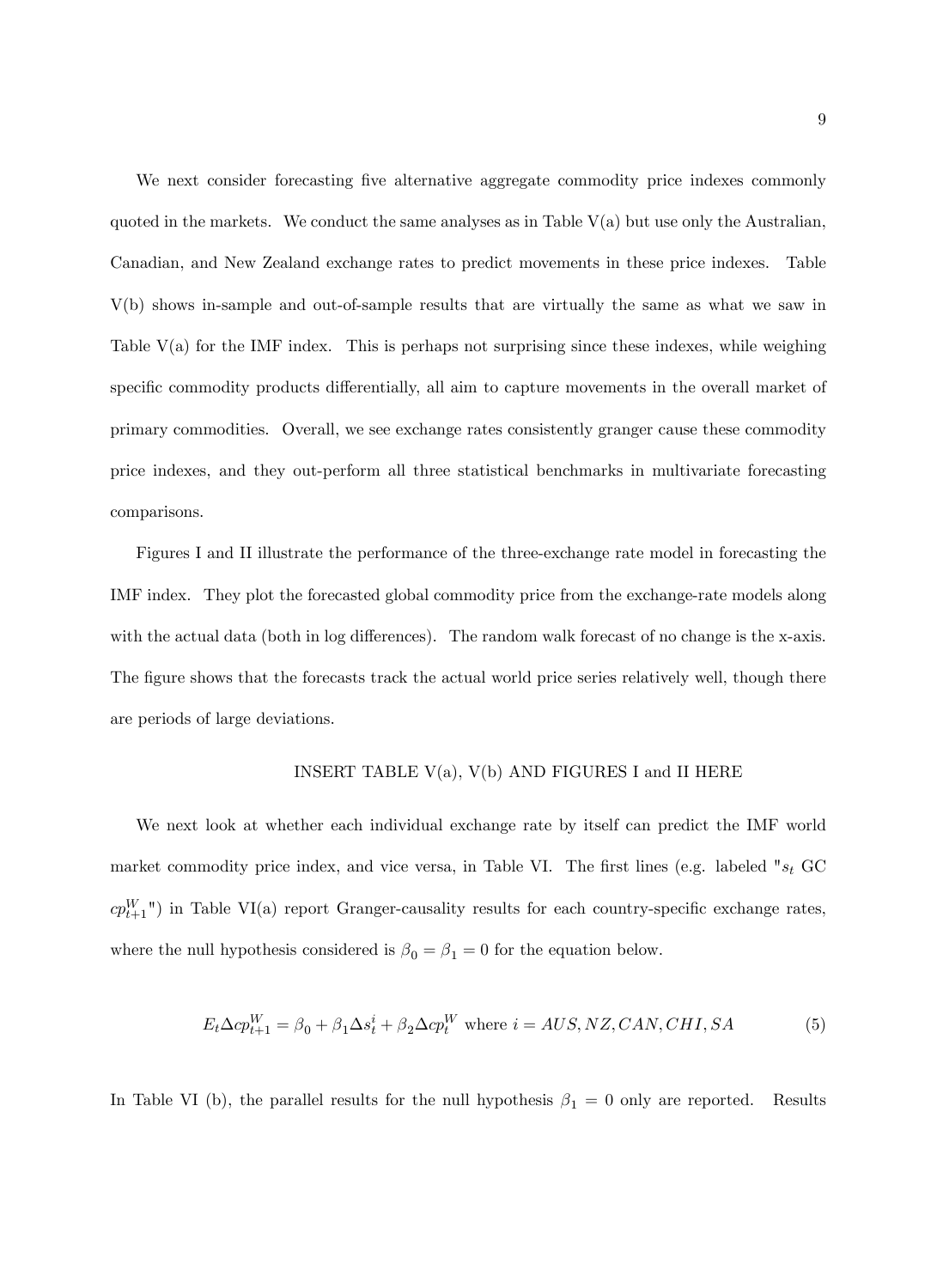for regressions in the reversed directions are reported with labels: " $cp_t^W$  GC  $s_{t+1}$ ". Panel D of Table VI(a) shows out-of-sample forecast performance of each individual currency against the three statistical benchmarks. Panel D of Table VI(b) reports the results for testing the null hypothesis that  $\beta_{11} = \beta_{12} = \beta_{13} = 0$  in the multivariate Granger-causality regression below:

$$
E_t \Delta c p_{t+1}^W = \beta_0 + \beta_{11} \Delta s_t^{AUS} + \beta_{12} \Delta s_t^{CAN} + \beta_{13} \Delta s_t^{NZ} + \beta_2 \Delta c p_t^W.
$$

These results provide clear evidence that commodity currencies individually, and together, can predict the aggregate commodity index. The in-sample results are especially strong for Australia, New Zealand, and Chile, though they are also positive for Canada. We also see that the in-sample test results are strong when we exclude the intercept term and consider only the coefficient on the explanatory variable in our tests  $(H_0: \beta_{1i} = 0$  in eq.(5)). Multivariate Granger-causality testing that excludes the constant term produces results that corroborate findings in Table V.

The out-of-sample forecast performance also supports findings in Table V using multiple currencies. Against the  $AR(1)$  benchmark, we see four out of the five currencies delivering superior MSFEs and three of them being statistically better according to the Clark-McCracken statistics. Against the random walk benchmark, all five currencies beat the benchmark, with four of them being statistically significant. Last but not least, we see the strongest forecast performance from the individual commodity currencies against the random walk with drift benchmark: all five commodity currencies significantly out-perform the benchmark.

For prediction in the reverse direction, the second row in Panel C of Table VI(a) shows some evidence of the aggregate commodity index Granger-causing individual exchange rate movements. However, by comparing the results with the ones in Panel C of Table VI(b), we see that the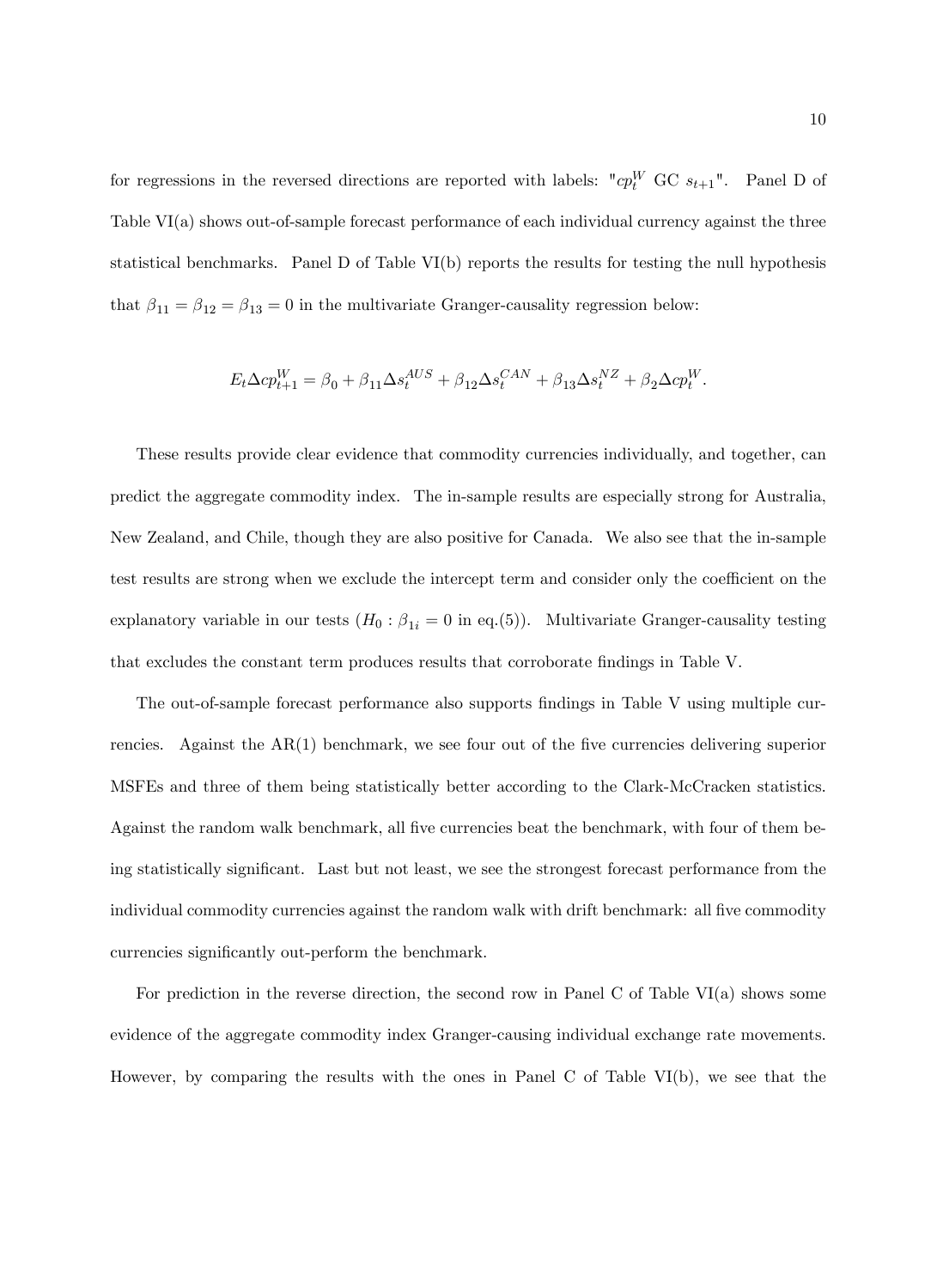positive results mostly come from the intercept term. While there is some evidence that the IMF aggregate index can forecast the Canadian exchange rate out-of-sample, the overall pattern shows much stronger predictive power from the various exchange rates to commodity prices.

#### INSERT TABLE VI(a)  $&$  VI(b)

#### 3. Robustness Analyses

**3.1.** Alternative Benchmark Currencies. As in CRR(2010), we re-do the analyses in Tables I-V using each country's nominal effective exchange rates and bilateral rates against the British pound instead of the U.S. dollar. We first look at the country-specific commodity price indexes, before turning to the aggregate IMF index. Tables  $VII(a)$  and  $VII(b)$  report in-sample Granger causality results, as well as out-of-sample forecasting performance against all three benchmarks discussed in Section 2.2. Compared to results based on pre-financial crisis data, we see that the results weakened somewhat, in particular when the pound is used as the numeraire currency. This is no doubt related to the dramatic behavior of the British pound over the financial crisis period. As an additional robustness check, Table VII(c) reports results using the Japanese Yen as the numeraire currency. We see that the in-sample Granger causality results from each currencies to its corresponding commodity prices are again very strong, even for the Canadian dollar. Table  $VII(d)$  complements the results above and tests if the slope coefficient alone is zero for NEER and Yen exchange rates. We see that some of the Granger-causality results indeed come from the level term, but there is still evidence for the exchange rate alone Granger-causing commodity prices.<sup>12</sup>

Regarding the out-of-sample forecasting of country-specific commodity price index, all three alternative measures of the exchange rate show much less forecasting power compared to the results

 $1<sup>2</sup>$  We do not report results based on the British pounds as they, again, are extremely weak.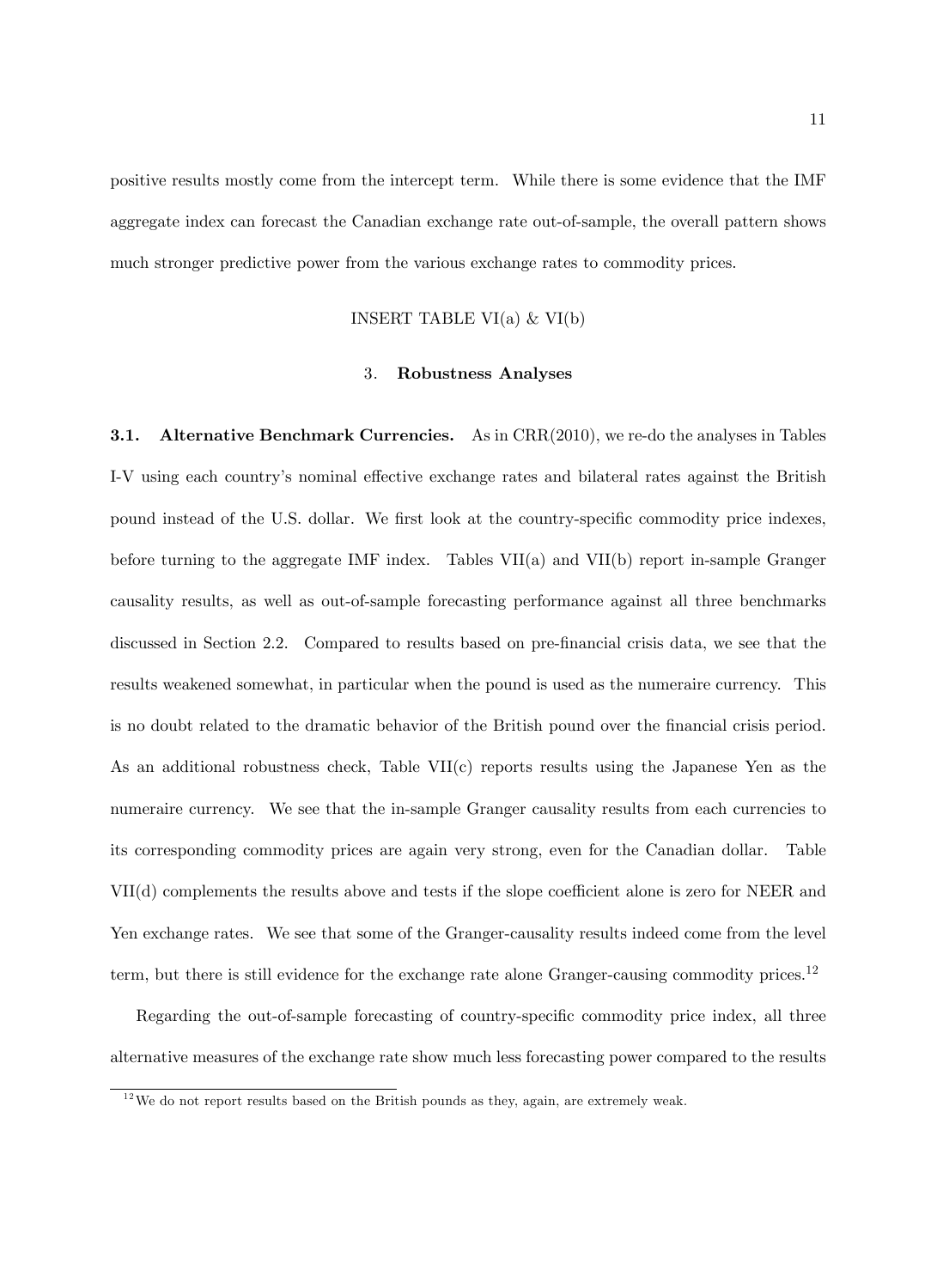based on U.S. dollar exchange rates. However, the Australian and New Zealand dollars still show evidence of out-performing the two random walk benchmarks significantly. This serves as another reminder for the difficulty in finding a robust forecasting model; sample period and benchmark currencies clearly both play a role.<sup>13</sup> As further evidence. Table VII(e) shows that even when the commodity currencies are measured relative to pound, yen, or a basket of currencies (NEER), their ability to forecast world aggregate price index remains robust. We see strong evidence of in-sample predictability, and significantly better out-of-sample forecast performance than the benchmarks using multi-variate model. As in Table V, equal-weighted forecast combination does no produce superior forecasts.

#### INSERT TABLE VII(a)-(e) HERE

3.2. Long-Horizon Predictability, Commodity Derivatives, and Financial Crisis. Here we repeat three additional robustness results in CRR  $(2010)$  using the updated data.<sup>14</sup> First, we consider an alternative specification and look at longer-horizon predictive regressions. We model the regressors as highly persistent and use tests statistics based on local-to-unity asymptotics (see CRR  $(2010)$  Appendix C for details). The confidence intervals in Table VIII show that the insample predictive regressions work well in both directions for horizons up to two years, as none of the confidence intervals contain zero. This is the same pattern as observed in CRR (2010).

#### INSERT TABLE VIII HERE

 $13$  In addition, as mentioned earlier, the size of the window used to conduct pseudo out-of-sample rolling forecasts can also make a difference in terms of model performance. It is possible that for these alternative currencies, a different window size would improve the model's forecast performance. We do not explore the issue of optimizing the window size in this paper.

 $14$ Due to data access limitation, we are not able to update all robustness results in CRR(2010) at this point. We also choose to omit some of the tables as they are not as relevant to our central messages.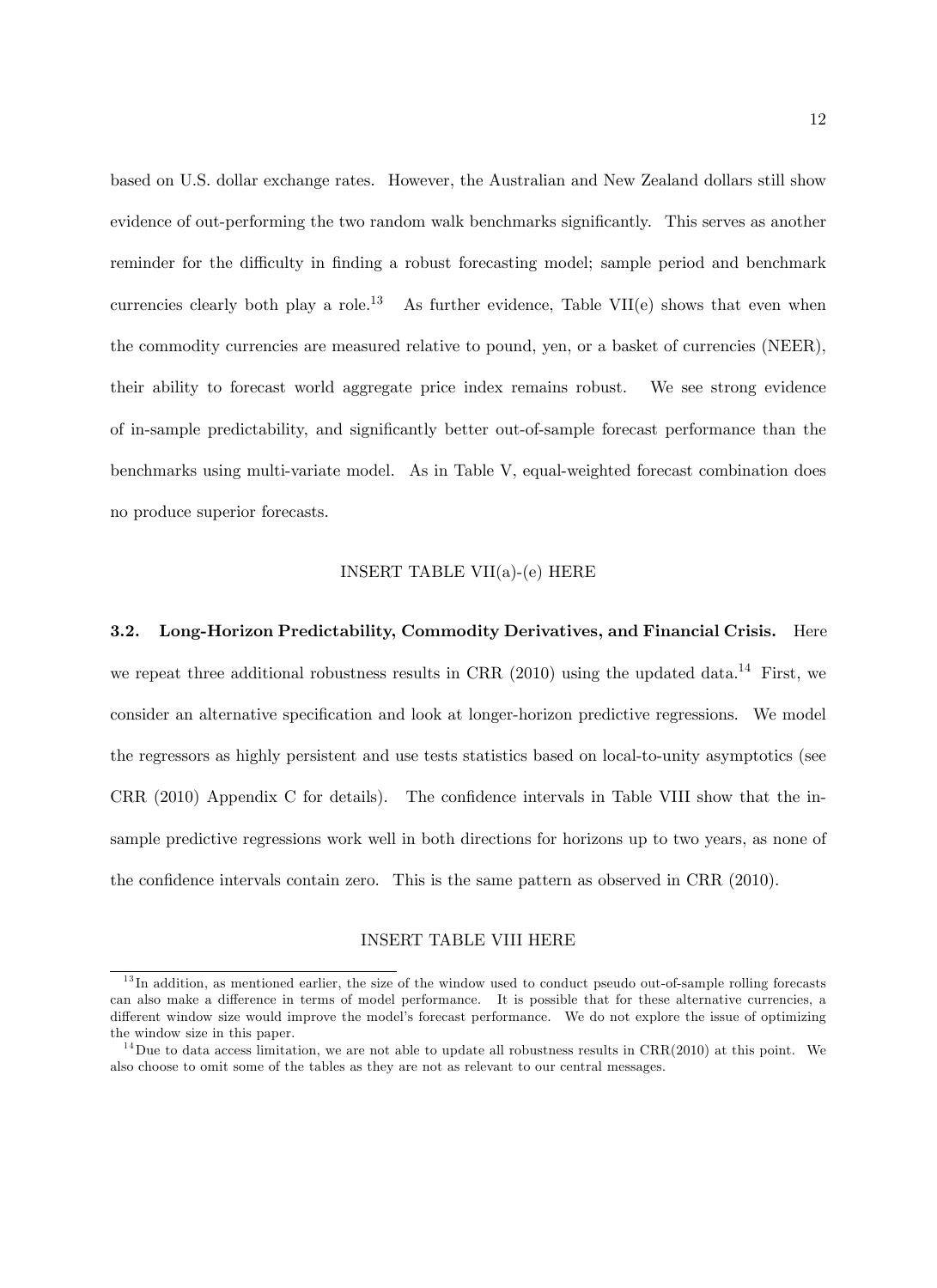Next, we look at forecasting the Dow Jones-UBS aggregate commodity index, and compare our exchange rate model against the 3-month forward version of the same index. The idea is to see whether the commodity currencies offer information that is superior to what is contained in the forward market. We compare the exchange rate model:

$$
E_t\Delta cp_{t+1}^{DJ-UBS} = \beta_0 + \beta_{11}\Delta s_t^{AUS} + \beta_{12}\Delta s_t^{NZ} + \beta_{13}\Delta s_t^{CAN}
$$

with prediction based on the forward premium concept:<sup>15</sup>

$$
E_t \Delta c p_{t+1}^{DJ-UBS} = f_{t+1}^{DJ-UBS} - c p_t^{DJ-UBS}.
$$

Figure III shows that the prediction based on futures prices is way off, compared to the exchange rate-based predictions.

#### INSERT FIGURE III HERE

Lastly, we recursively compare the models' forecasting performance against the three statistical benchmarks over a range of dates. This exercise mimics how a forecaster would have evaluated the modelsí forecasting performance in real time. We consider Australia, Canada, New Zealand, and Chile here, and look at how the individual exchange rate forecasts both its own corresponding country-specific commodity price index, and also the IMF aggregate price index. Note that, again, we do not consider the issue of choosing the optimal window size but focus on the broader patterns, using the window size defined earlier. Figures IV and V plot the Clark and McCracken  $(2001)$  test statistics calculated at different points in time, as specified on the x-axis, when we compare the

<sup>&</sup>lt;sup>15</sup> Again, we note that these are total return indices, so they are not very clean measures of the theoretical conepts of forward premium, or forward and spot rates.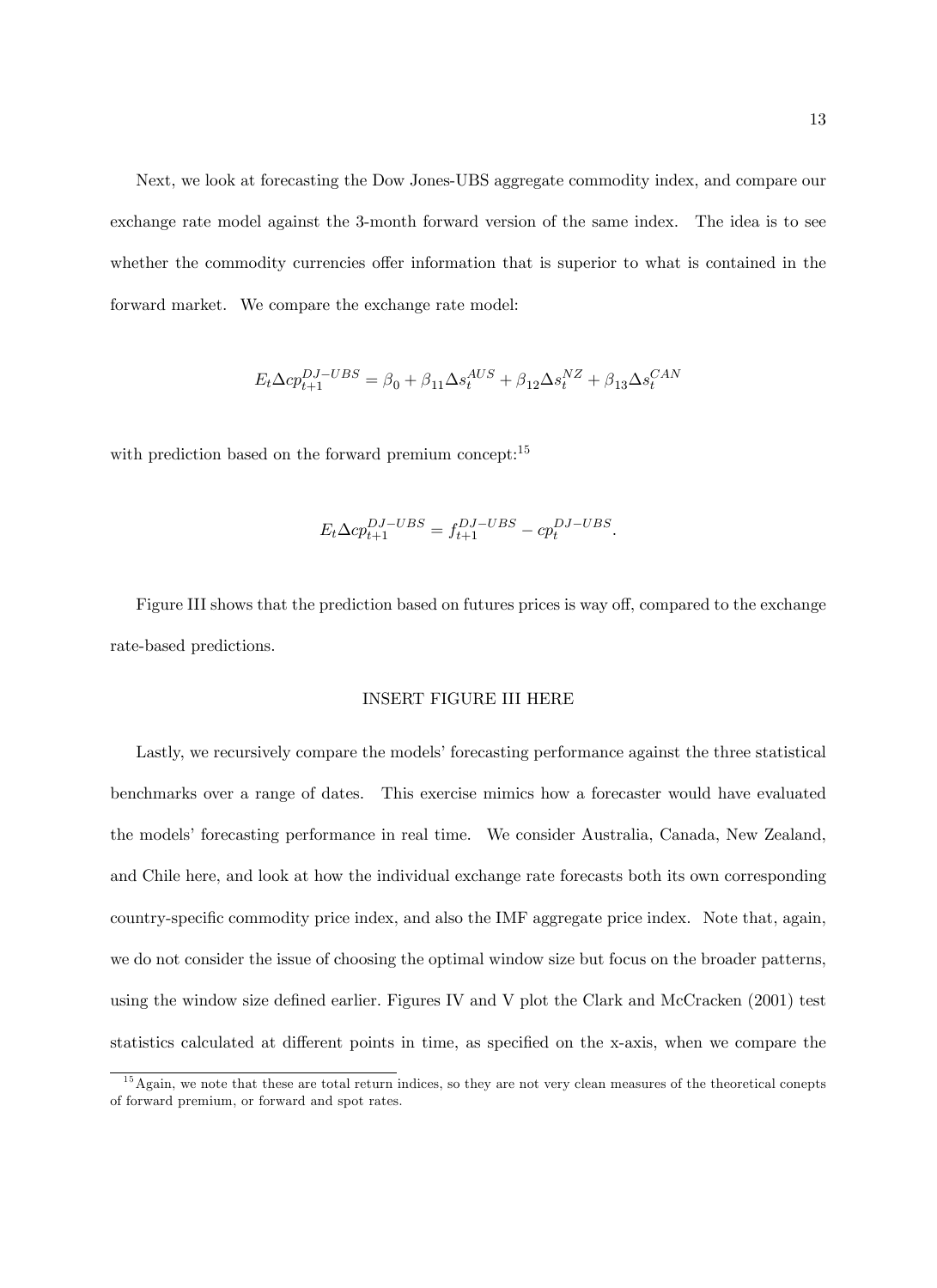performance of the exchange rate models relative to the three statistical benchmarks described in Section 2.2 above. The evidence is favorable to the exchange rate model when the line is above the  $10\%$  critical value line. For forecasting each country's own commodity price index (Figure IV), we see that the predictability is fairly robust for Australia overall, and for New Zealand especially post-2009, while the evidence for Canada is uniformly weak. This is consistent with the fullsample results we reported in Table IV. These figures again illustrate the fragility in out-of-sample forecasting. Figure V, A-C, graphs the corresponding test statistics when individual exchange rate forecasts the IMF aggregate index. Again, consistent with earlier reports, we see overall very strong evidence that the exchange rate models out-perform the benchmark, except in the case of Chile in which case the results depend on the sub-sample period.

#### INSERT FIGURES IV A-C and V A-C HERE

#### 4. Conclusion

Five years after the crisis that wracked havoc on the international financial markets, we provide this update to see whether commodity currencies can still predict world commodity prices. We find that the original messages in CRR (2010) continue to hold, though they are perhaps more nuanced than we initially recognized. First, we continue to find strong in-sample Granger causality from exchange rates to commodity prices overall, though the country-specific patterns have change somewhat. In addition, we also find evidence of out-of-sample superior forecasts against the three standard statistical benchmarks we considered, especially when we combine several exchange rates to forecast the aggregate world price index. Obtaining a uniformly best model that out-performs all statistical benchmarks consistently is not an easy task (nor is it our goal). Here we show that numeraire currencies, sample periods, as well as the benchmark used for comparisons all make a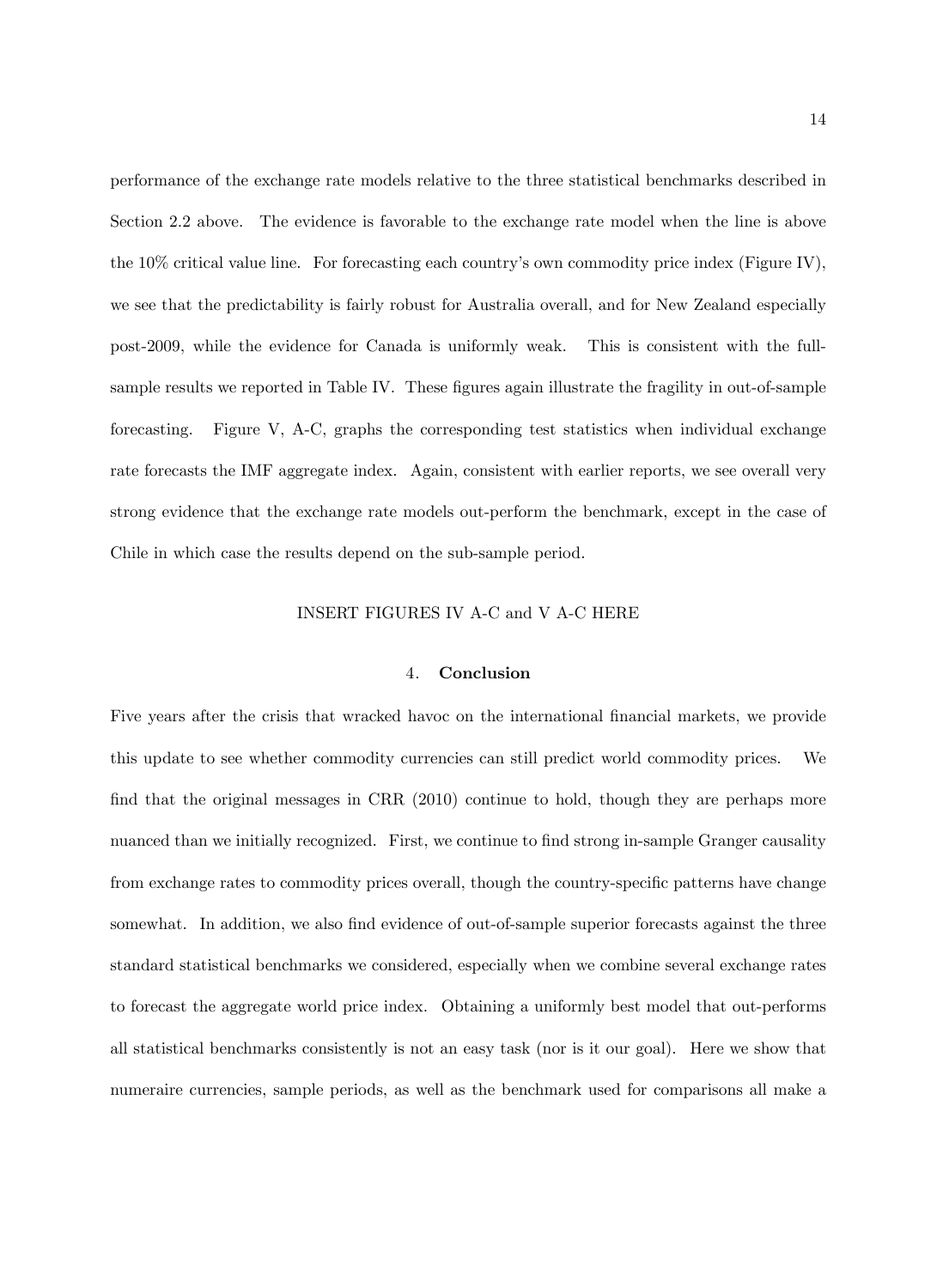difference, and perhaps more so than we found earlier using pre-crisis data. We view these results as evidence that the long-term theoretical relationship we identify is important, and that one will need to rely on more detailed analyses and sophisticated methodology to address the elusive real-time forecasting power.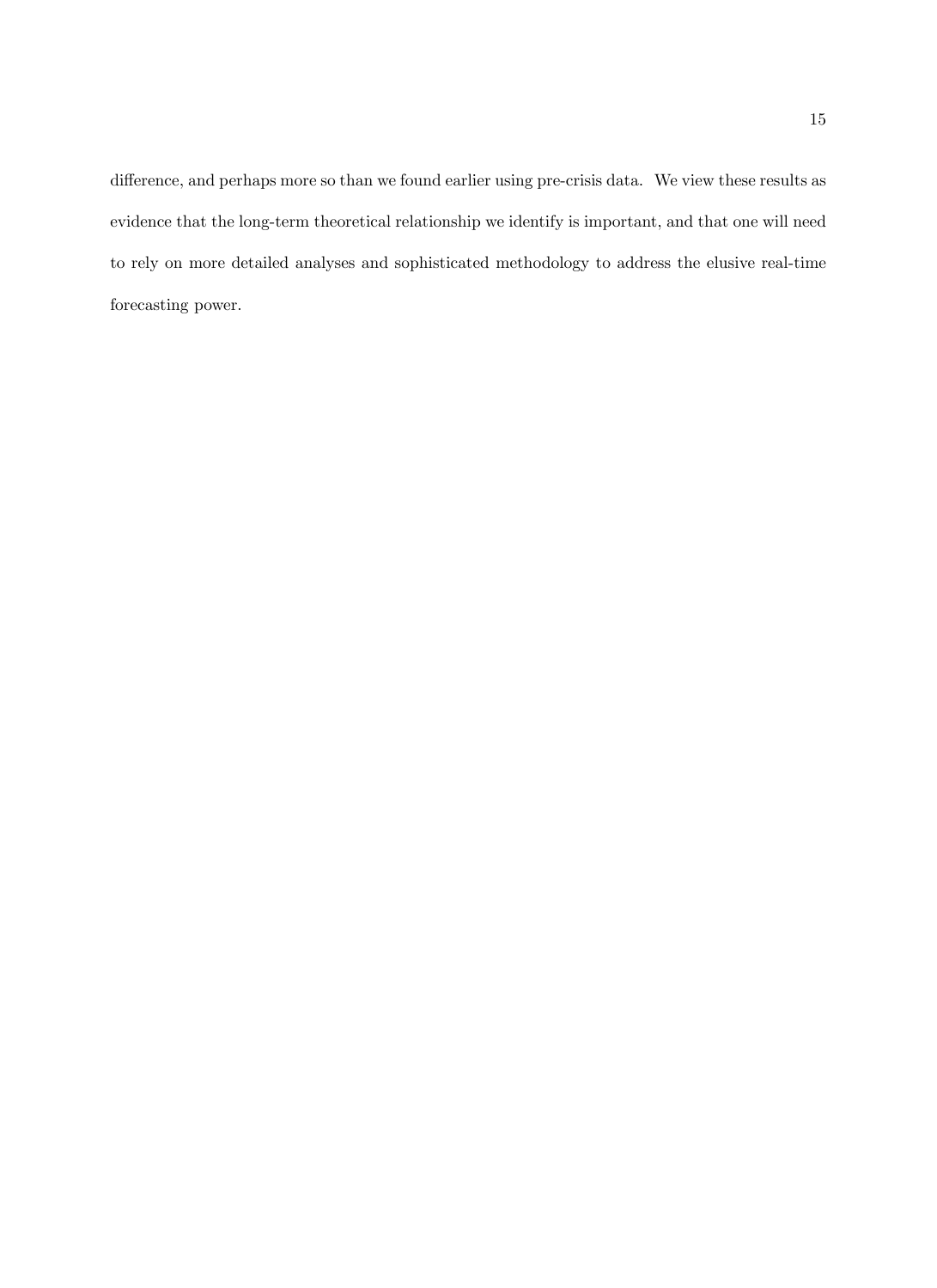#### 5. References

Andrews, D. (1993), "Tests for Parameter Instability and Structural Change with Unknown Change Point," Econometrica, 61, 821-856.

ArbuÈs, I. and R. Ledo (2013), "Can Exchange Rates Actually Forecast Commodity Prices?" mimeo, December 12.

Burgess, K. and N. Rohde (2013), "Can Exchange Rates Forecast Commodity Prices? Recent Evidence using Australian Data," Economics Bulletin, AccessEcon, 33(1), 511-518.

Clark, T. and M. McCracken (2001), "Tests of Equal Forecast Accuracy and Encompassing for Nested Models," Journal of Econometrics, 105, 85-110.

Diebold, F. and R. Mariano (1995), "Comparing Predictive Accuracy," Journal of Business and Economic Statistics 13, 253-263.

Groen, J. and P. Pesenti (2011), "Commodity Prices, Commodity Currencies, and Global Economic Developments" in: Commodity Prices and Markets, East Asia Seminar on Economics, Volume 20 (2011), University of Chicago Press.

Rossi, B. (2005), "Optimal Tests for Nested Model Selection with Underlying Parameter Instability,"  $Econometric Theory, 21, 962-990.$ 

Rossi, B. (2013), "Chapter 21 - Advances in Forecasting under Instability," In: Graham Elliott and Allan Timmermann, Editor(s), Handbook of Economic Forecasting, Elsevier, Volume 2, Part B, Pages 1203-1324.

Stock, J. and M. Watson (1996), "Evidence on Structural Instability in Macroeconomic Time Series Relations, " Journal of Business & Economic Statistics, 14, No. 1.

Stock, J. and M. Watson (2007) "Why Has U.S. Inflation Become Harder to Forecast?" Journal of Money, Credit and Banking 39, s1: 13 - 33.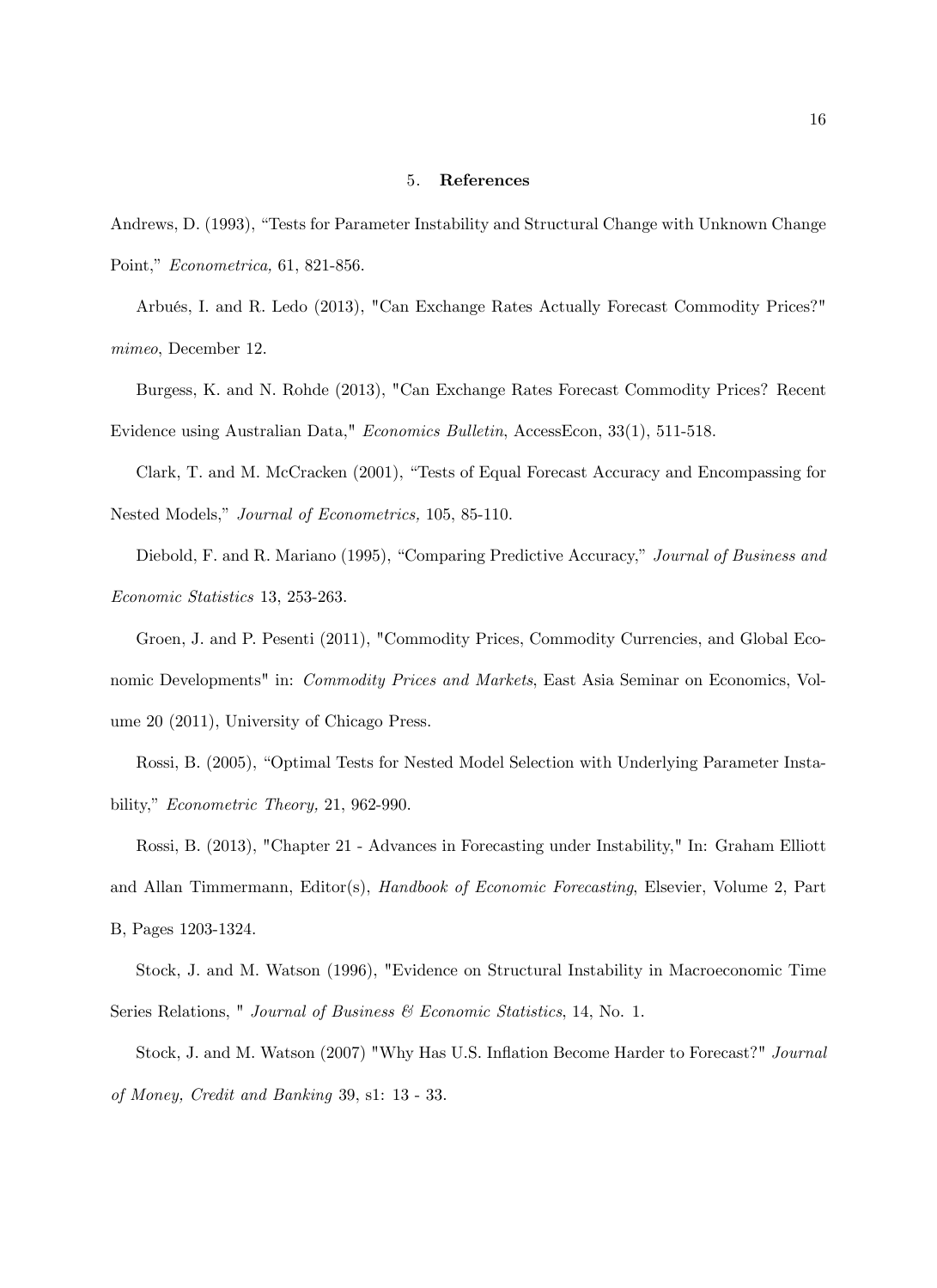# 6. Tables and Figures

|                                                                                                                                   | Lable 1. Divariate Granger-Causality Tests                                                                                        |                   |                         |                                          |           |  |  |
|-----------------------------------------------------------------------------------------------------------------------------------|-----------------------------------------------------------------------------------------------------------------------------------|-------------------|-------------------------|------------------------------------------|-----------|--|--|
|                                                                                                                                   | AUS.                                                                                                                              | NZ                | CA.                     | CHI.                                     | SA.       |  |  |
| A. P-values of H <sub>0</sub> : $\beta_0 = \beta_1 = 0$ in $\Delta cp_{t+1} = \beta_0 + \beta_1 \Delta s_t + \beta_2 \Delta cp_t$ |                                                                                                                                   |                   |                         |                                          |           |  |  |
|                                                                                                                                   | $0***$                                                                                                                            |                   | $0.070*$ 0.275          | $0.062*$                                 | 0.128     |  |  |
|                                                                                                                                   | B. P-values of H <sub>0</sub> : $\beta_0 = \beta_1 = 0$ in $\Delta s_{t+1} = \beta_0 + \beta_1 \Delta c p_t + \beta_2 \Delta s_t$ |                   |                         |                                          |           |  |  |
|                                                                                                                                   | 0.802                                                                                                                             |                   | $0.812$ $0.150$ $0.463$ |                                          | $0.031**$ |  |  |
|                                                                                                                                   | C: P-values of H <sub>0</sub> : $\beta_1 = 0$ in $\Delta cp_{t+1} = \beta_0 + \beta_1 \Delta s_t + \beta_2 \Delta cp_t$           |                   |                         |                                          |           |  |  |
|                                                                                                                                   |                                                                                                                                   |                   |                         | $0.0345**$ $0.0566*$ $0.9301$ $0.0300**$ | 0.2584    |  |  |
| D: P-values of H <sub>0</sub> : $\beta_1 = 0$ in $\Delta s_{t+1} = \beta_0 + \beta_1 \Delta c p_t + \beta_2 \Delta s_t$           |                                                                                                                                   |                   |                         |                                          |           |  |  |
|                                                                                                                                   |                                                                                                                                   | $0.5354$ $0.7226$ | $0.0522*$               | 0.5209                                   | $0.0955*$ |  |  |

Table I. Bivariate Granger-Causality Tests

Note: The table reports p-values for the Granger-causality test. Asterisks mark rejection at the<br>1% (\*\*\*), 5% (\*\*), and 10% (\*) significance levels respectively, indicating evidence of Granger-causality.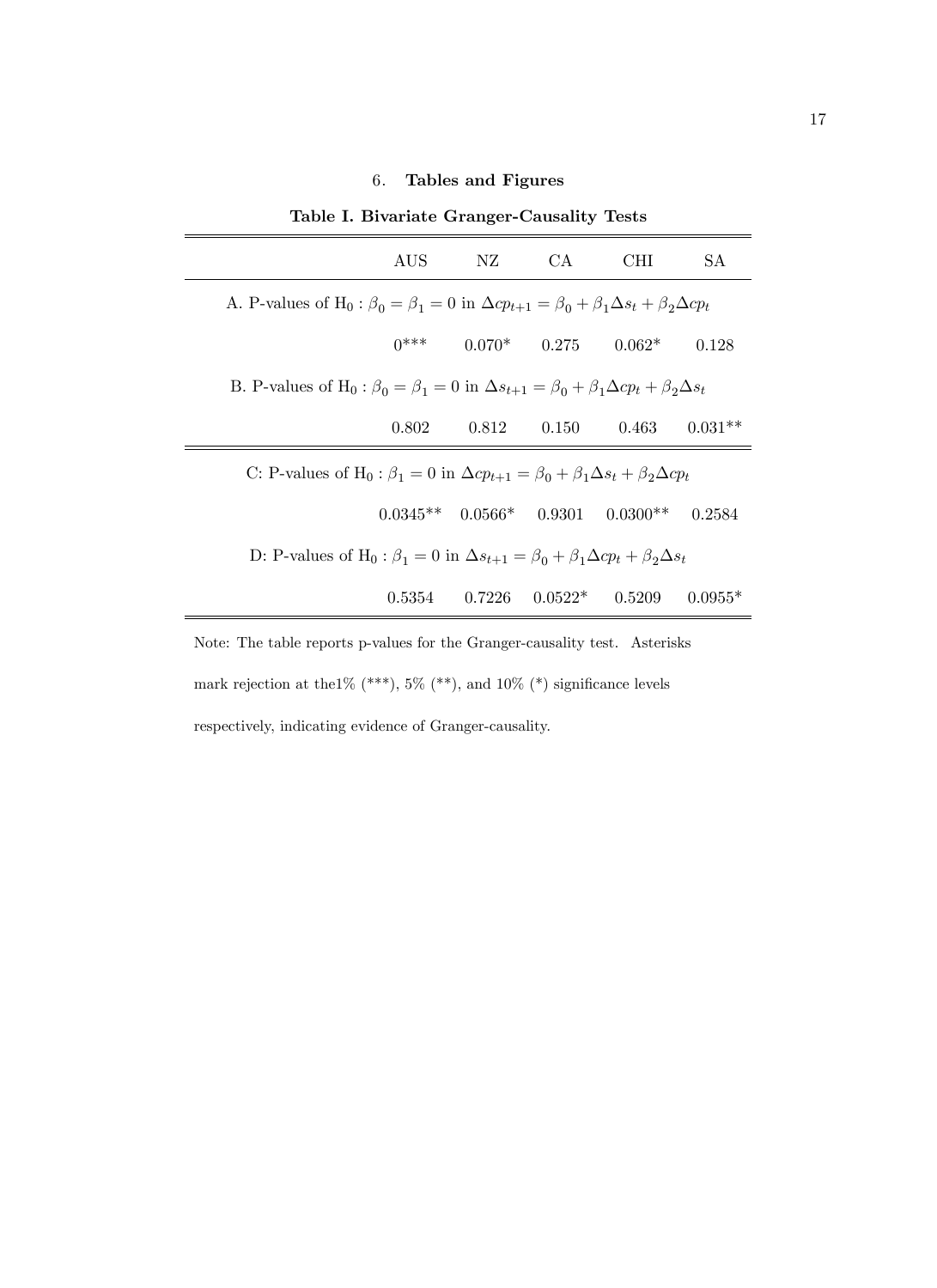|                                                                                                                        | <b>AUS</b>                                                                                                                           | NZ       | CA        | <b>CHI</b> | SA                                                                                                                                    |  |
|------------------------------------------------------------------------------------------------------------------------|--------------------------------------------------------------------------------------------------------------------------------------|----------|-----------|------------|---------------------------------------------------------------------------------------------------------------------------------------|--|
|                                                                                                                        |                                                                                                                                      |          |           |            | A. P-values of stability of $(\beta_{0t}, \beta_{1t})$ in: $\Delta cp_{t+1} = \beta_{0t} + \beta_{1t}\Delta s_t + \beta_2\Delta cp_t$ |  |
|                                                                                                                        | $0.039**$                                                                                                                            | $0***$   | 0.697     | 0.768      | $0.017***$                                                                                                                            |  |
|                                                                                                                        | (2003:1)                                                                                                                             | (1993:2) |           |            | (1997:1)                                                                                                                              |  |
|                                                                                                                        | B. P-values of stability of $(\beta_{0t}, \beta_{1t})$ in: $\Delta s_{t+1} = \beta_{0t} + \beta_{1t}\Delta cp_t + \beta_2\Delta s_t$ |          |           |            |                                                                                                                                       |  |
|                                                                                                                        | $0.076*$                                                                                                                             | 0.367    | 0.312     | 0.174      | $0.072*$                                                                                                                              |  |
|                                                                                                                        | (2001:2)                                                                                                                             |          |           |            | (2001:2)                                                                                                                              |  |
|                                                                                                                        | C. P-values of stability of $\beta_{1t}$ in: $\Delta cp_{t+1} = \beta_{0t} + \beta_{1t}\Delta s_t + \beta_2\Delta cp_t$              |          |           |            |                                                                                                                                       |  |
|                                                                                                                        | $0.0216**$                                                                                                                           | $0***$   | 0.7247    | 0.3502     | $0.0929*$                                                                                                                             |  |
|                                                                                                                        | (2003:1)                                                                                                                             | (1993:2) |           |            | (1997:1)                                                                                                                              |  |
| D. P-values of stability of $\beta_{1t}$ in: $\Delta s_{t+1} = \beta_{0t} + \beta_{1t}\Delta cp_t + \beta_2\Delta s_t$ |                                                                                                                                      |          |           |            |                                                                                                                                       |  |
|                                                                                                                        | 0.6938                                                                                                                               | 0.4158   | $0.0714*$ | 0.7821     | $0.0475**$                                                                                                                            |  |
|                                                                                                                        |                                                                                                                                      |          | (2001:4)  |            | (2001:2)                                                                                                                              |  |

Table II. Andrews' (1993) QLR Test for Instabilities

Note: The table reports p-values for Andrew's (1993) QLR test of parameter stability. Asterisks mark rejection at the 1% (\*\*\*), 5% (\*\*), and 10% (\*) significance levels respectively, indicating evidence of instability. When the test rejects the null hypothesis of parameter stability, the estimated break-dates are reported in the parentheses below.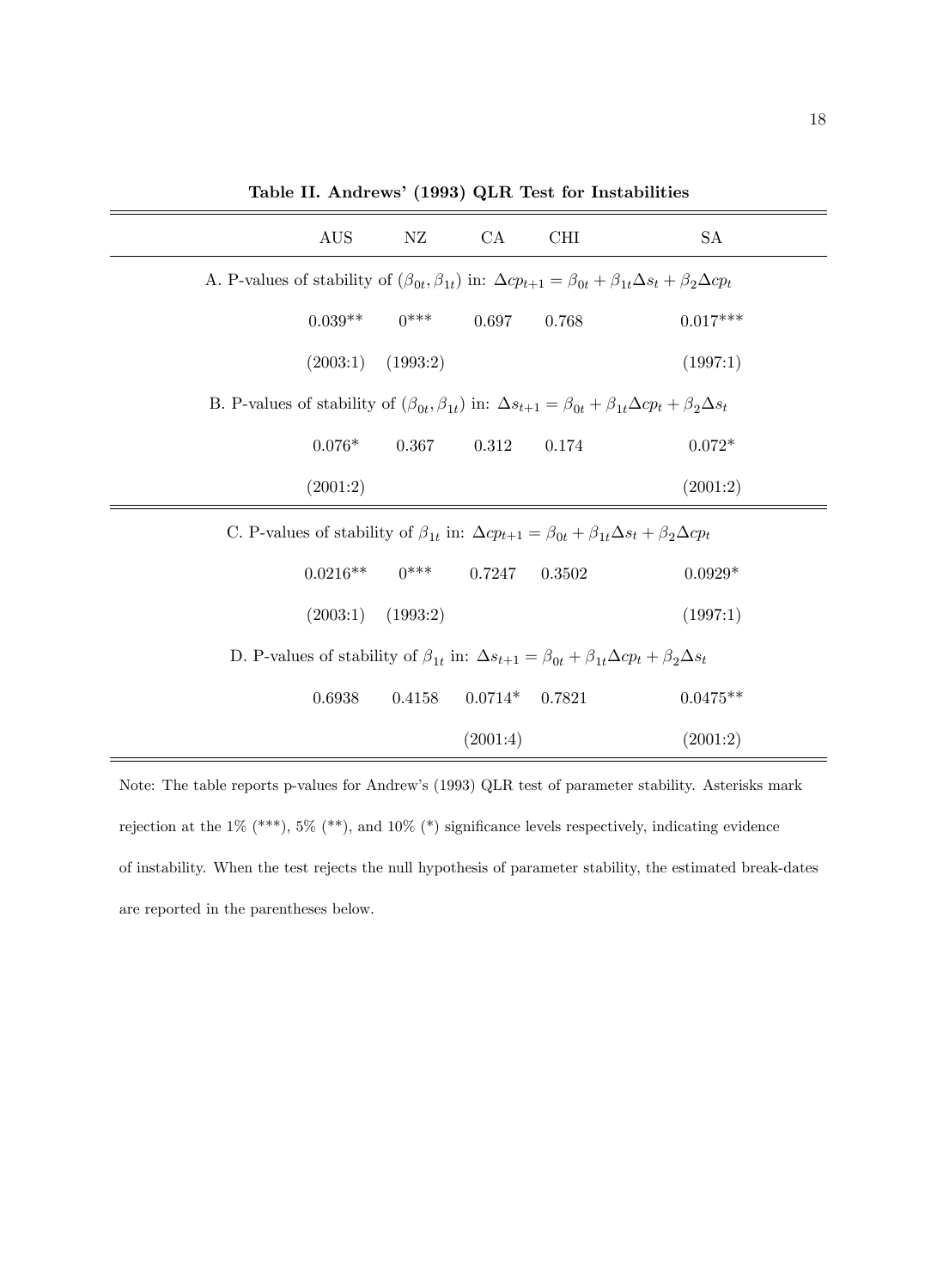|                                                                                                                                             | AUS -  | NZ                            | CA                  | CHI                                     | SA.        |  |  |
|---------------------------------------------------------------------------------------------------------------------------------------------|--------|-------------------------------|---------------------|-----------------------------------------|------------|--|--|
| A. P-values for H <sub>0</sub> : $\beta_t = \beta = 0$ in: $\Delta cp_{t+1} = \beta_{0t} + \beta_{1t}\Delta s_t + \gamma_2 \Delta cp_t$     |        |                               |                     |                                         |            |  |  |
|                                                                                                                                             |        | $0^{***}$ $0.058^{*}$ $0.199$ |                     | $0***$                                  | $0***$     |  |  |
| B. P-values for H <sub>0</sub> : $\beta_t = \beta = 0$ in: $\Delta s_{t+1} = \beta_{0t} + \beta_{1t}\Delta cp_t + \gamma_2\Delta s_t$       |        |                               |                     |                                         |            |  |  |
|                                                                                                                                             | 0.332  | 0.895                         |                     | $0.286$ $0.014**$                       | $0.043**$  |  |  |
| C. P-values for H <sub>0</sub> : $\beta_{1t} = \beta_1 = 0$ in: $\Delta cp_{t+1} = \beta_{0t} + \beta_{1t}\Delta s_t + \gamma_2\Delta cp_t$ |        |                               |                     |                                         |            |  |  |
|                                                                                                                                             |        |                               |                     | $0^{***}$ $0.0335^{**}$ 1 $0.0298^{**}$ | $0.0420**$ |  |  |
| D. P-values for H <sub>0</sub> : $\beta_{1t} = \beta_1 = 0$ in: $\Delta s_{t+1} = \beta_{0t} + \beta_{1t}\Delta cp_t + \gamma_2\Delta s_t$  |        |                               |                     |                                         |            |  |  |
|                                                                                                                                             | 0.8243 |                               | $1.0000$ $0.0339**$ | 1.0000                                  | 0.2010     |  |  |

Table III. Granger-Causality Test Robust to Instabilities, Rossi (2005)

Note: The table reports p-values for testing the null of no Granger-causality that are robust to parameter instabilities. Asterisks mark rejection at the  $1\%$  (\*\*\*),  $5\%$  (\*\*), and  $10\%$  (\*) significance levels respectively, indicating evidence in favor of Granger-causality.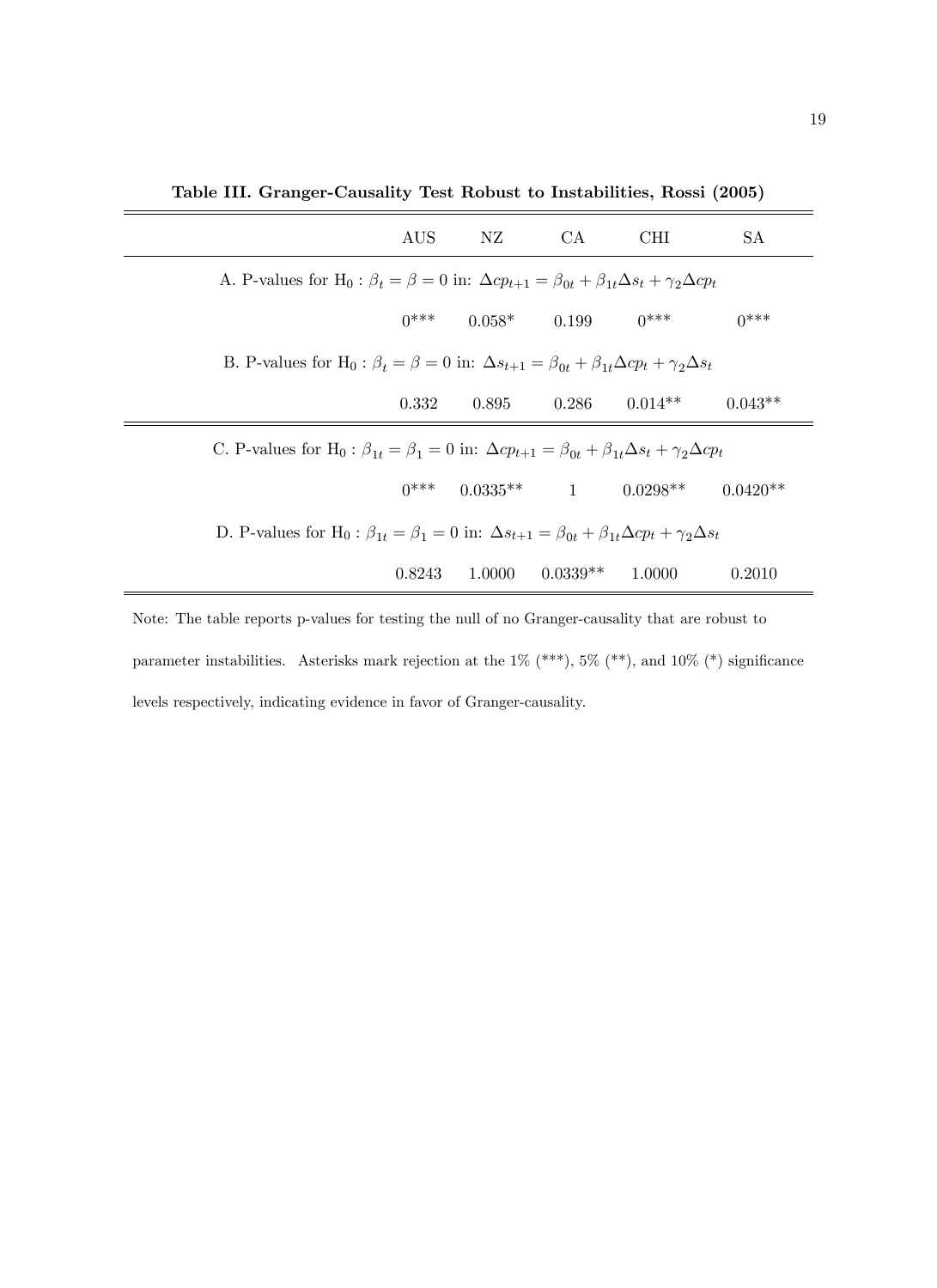Table IV. Tests for Out-of-Sample Forecasting Ability

|                                                                                                                                                                                         | AUS | NZ. | CAN. | CHI | SА |  |  |
|-----------------------------------------------------------------------------------------------------------------------------------------------------------------------------------------|-----|-----|------|-----|----|--|--|
| Panel A: Autoregressive Benchmark                                                                                                                                                       |     |     |      |     |    |  |  |
| A MSEE Differences Model: $F \cdot \Delta c n^i = \beta_+ + \beta_+ \Delta c n^i + \beta_+ \Delta s^i$ vs. $\Delta R(1) \cdot F \cdot \Delta c n^i = -\gamma_+ + \gamma_- \Delta c n^i$ |     |     |      |     |    |  |  |

A. MSFE Differences. Model: 
$$
E_t \Delta c p_{t+1}^i = \beta_{0t} + \beta_{1t} \Delta c p_t^i + \beta_{2t} \Delta s_t^i
$$
 vs. AR(1): 
$$
E_t \Delta c p_{t+1}^i = \gamma_{0t} + \gamma_{1t} \Delta c p_t^i
$$

$$
-0.643^{***} \qquad -0.370^{**} \qquad 1.247 \qquad -0.260 \qquad 0.998
$$
B. MSFE Differences. Model: 
$$
E_t \Delta s_{t+1}^i = \beta_{0t} + \beta_{1t} \Delta s_t^i + \beta_{2t} \Delta c p_t^i
$$
 vs. AR(1): 
$$
E_t \Delta s_{t+1}^i = \gamma_{0t} + \gamma_{1t} \Delta s_t^i
$$

0.861 1.173 0.151 1.240 0.687

# Panel B: Random walk benchmark

A. MSFE Differences. Model:  $E_t \Delta c p_{t+1}^i = \beta_{0t} + \beta_{1t} \Delta s_t^i$  vs. Random walk:  $E_t \Delta c p_{t+1}^i = 0$  $-1.865***$   $-1.015***$  0.980 0.526 0.051\*

B. MSFE Differences. Model: 
$$
E_t \Delta s_{t+1}^i = \beta_{0t} + \beta_{1t} \Delta c p_t^i
$$
 vs. Random walk: 
$$
E_t \Delta s_{t+1}^i = 0
$$

$$
1.346 \qquad 1.139 \qquad -0.348^{**} \qquad 1.677 \qquad 1.111
$$

# Panel C: Random walk with drift benchmark

| A. MSFE Differences. Model: $E_t \Delta c p_{t+1}^i = \beta_{0t} + \beta_{1t} \Delta s_t^i$ vs. Random walk: $E_t \Delta c p_{t+1}^i = \gamma_{0t}$ |       |                                          |  |       |
|-----------------------------------------------------------------------------------------------------------------------------------------------------|-------|------------------------------------------|--|-------|
|                                                                                                                                                     |       | $-1.536***$ $-0.914***$ $1.798$ $0.083*$ |  | 0.807 |
| B. MSFE Differences. Model: $E_t \Delta s_{t+1}^i = \beta_{0t} + \beta_{1t} \Delta c p_t^i$ vs. Random walk: $E_t \Delta s_{t+1}^i = \gamma_{0t}$   |       |                                          |  |       |
|                                                                                                                                                     | 1.024 | $0.959$ $-0.410$ $1.421$                 |  | 0.626 |

Note. The table reports re-scaled MSFE differences between the model and the benchmark forecasts. Negative values imply that the model forecasts better than the benchmark. Asterisks denote rejections of the null hypothesis that benchmark model is better in favor of the alternative hypothesis that the fundamental-based model is better at  $1\%$  (\*\*\*),  $5\%$  (\*\*), and  $10\%$  (\*) significance levels, respectively, using Clark and McCracken's (2001) critical values.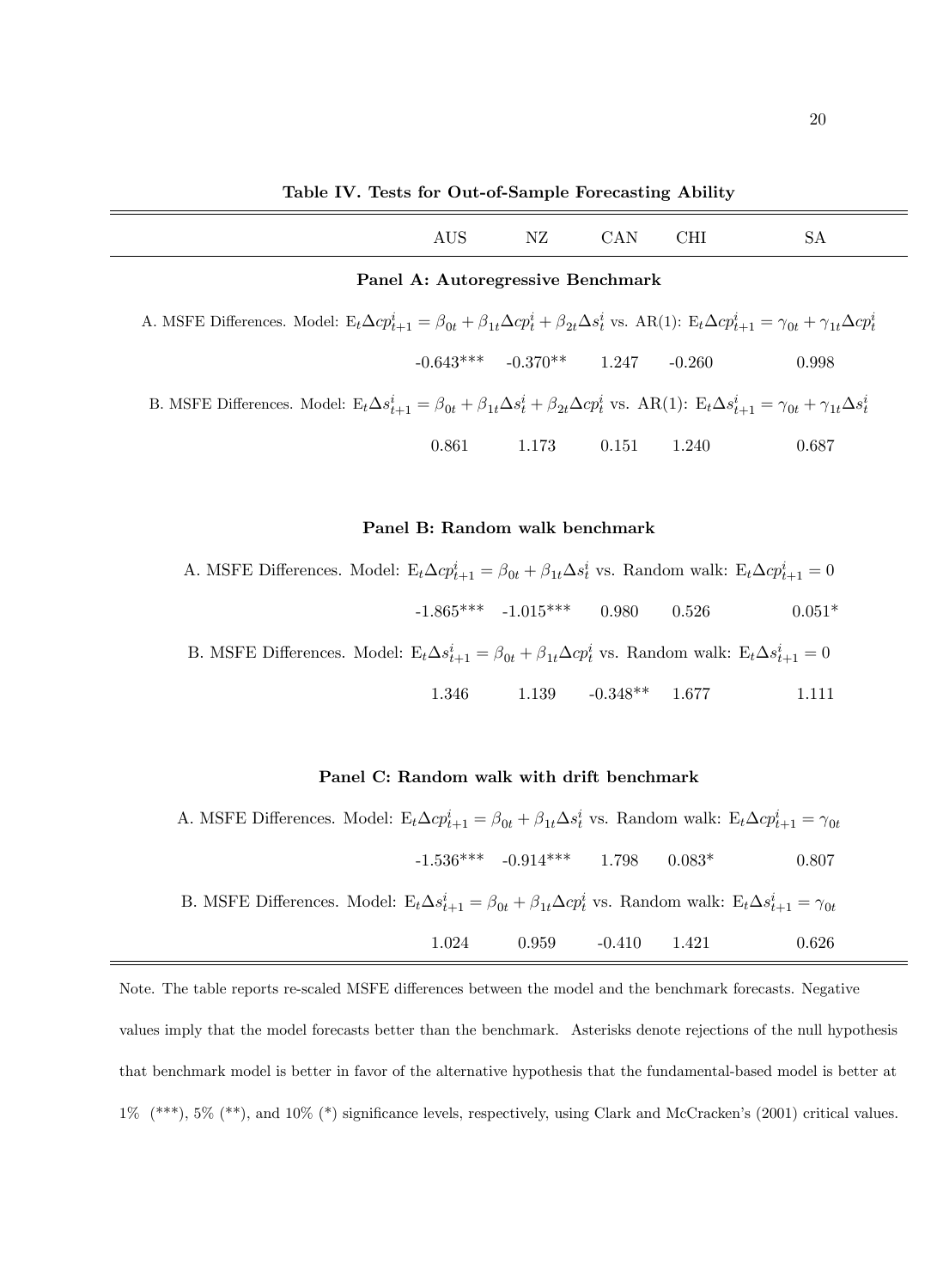Table V(a). Exchange Rates and the Aggregate Global Commodity Price Index

|                                                     | AUS-NZ | AUS-NZ-CAN | AUS-NZ-CAN-CHI |  |  |  |
|-----------------------------------------------------|--------|------------|----------------|--|--|--|
| Panel A: Multivariate Granger-causality Test        |        |            |                |  |  |  |
|                                                     | $0***$ | $0***$     | $0***$         |  |  |  |
| Panel B: Andrews' (1993) QLR Test for Instabilities |        |            |                |  |  |  |
|                                                     | 0.4225 | 0.280      | $0.0672*$      |  |  |  |
|                                                     |        |            | (2003:2)       |  |  |  |
| Panel C: Multivariate Granger-causality Tests       |        |            |                |  |  |  |
| Robust to Instabilities (Rossi, 2005)               |        |            |                |  |  |  |

 $0^{***}$   $0^{***}$   $0^{***}$ 

Panel D: Out-of-Sample Forecasting Ability

| $AR(1)$ Benchmark $-0.8076***$ |              | $-0.4583**$  | $-0.9693***$ |
|--------------------------------|--------------|--------------|--------------|
| RW Benchmark                   | $-0.9251***$ | $-0.7139***$ | $-1.1453***$ |
| RWWD Benchmark $-0.9814***$    |              | $-0.8308***$ | $-1.1449***$ |

#### Panel E: Forecast Combination

| $AR(1)$ Benchmark | $-1.0887$ | $-0.6215$ | $-1.0620$ |
|-------------------|-----------|-----------|-----------|
| RW Benchmark      | $-0.3$    | $-0.0611$ | $-0.2092$ |
| RWWD Benchmark    | $-0.4011$ | $-0.1848$ | $-0.2951$ |

Notes: The table reports results using the exchange rates of the countries listed in the second row to jointly predict the IMF aggregate global commodity price index  $cp^W$ ). Panels A-C report the p-values from in-sample test results, and Panels D and E report the MSFE differences between the model-based forecasts and the RW and AR forecasts, as well as the levels of statistical significance based on the Clark and McCracken and Diebol-Mariano test statistics, respectively. Asterisks indicate  $1\%$  (\*\*\*),  $5\%$  (\*\*), and  $10\%$  (\*) significance levels. See Section 2.3 for exact specifications.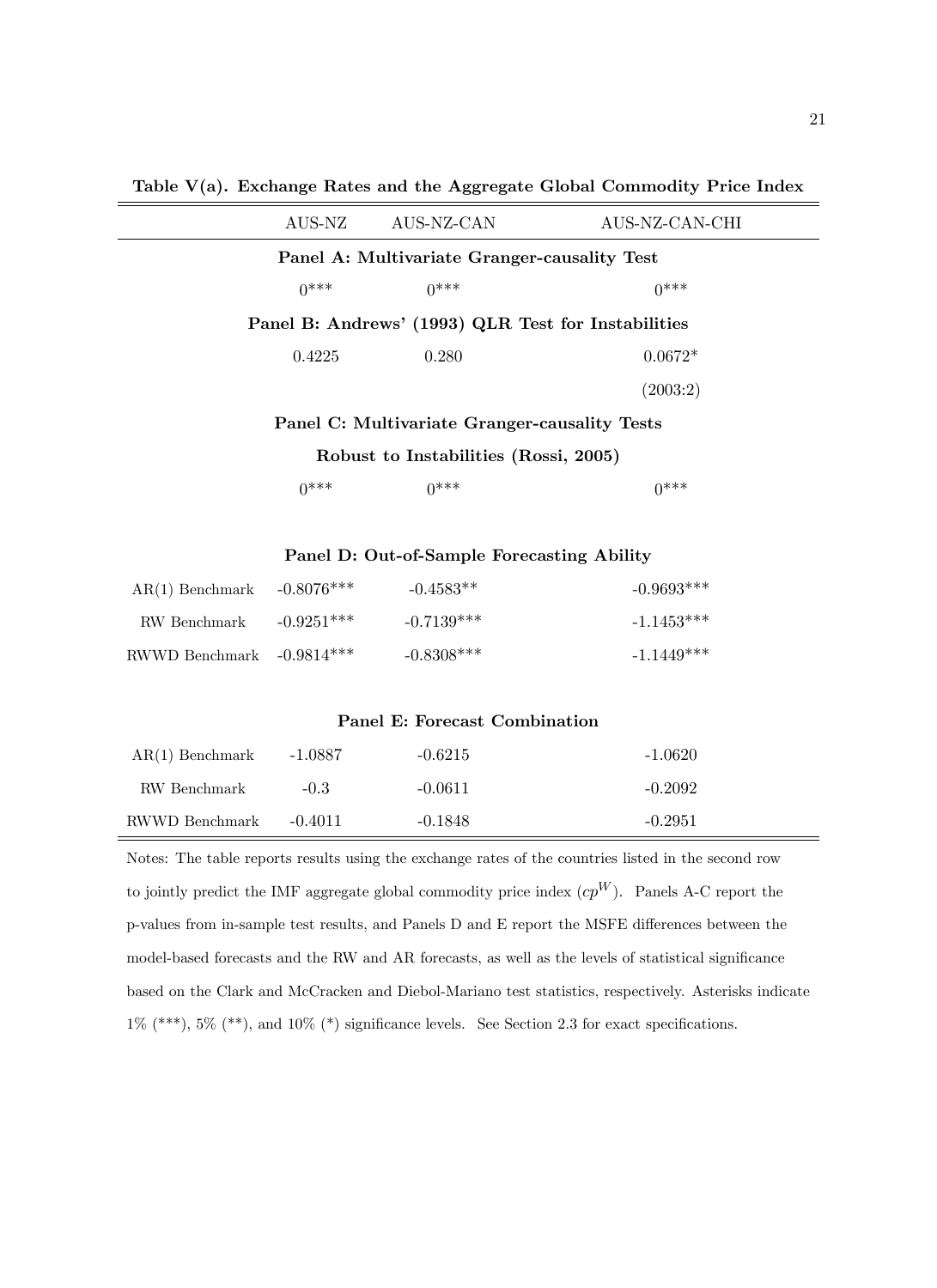| $E_t \Delta c p_{t+1}^{Wi} = \beta_0 + \beta_{11} \Delta s_t^{AUS} + \beta_{12} \Delta s_t^{NZ} + \beta_{13} \Delta s_t^{CAN} + \beta_2 \Delta c p_t^{Wi}$ |                                               |                  |                                            |              |               |  |  |  |  |
|------------------------------------------------------------------------------------------------------------------------------------------------------------|-----------------------------------------------|------------------|--------------------------------------------|--------------|---------------|--|--|--|--|
|                                                                                                                                                            | CRB/BLS                                       | Reuters/Jeffries | Goldman $\operatorname{Sachs}$             | Moody's      | Dow Jones-AIG |  |  |  |  |
|                                                                                                                                                            | Panel A: Multivariate Granger-causality Test  |                  |                                            |              |               |  |  |  |  |
|                                                                                                                                                            | $0***$                                        | $0***$           | $0.0141**$                                 | $0***$       | $0.0295**$    |  |  |  |  |
| Panel B: Andrews' (1993) QLR Test for Instabilities                                                                                                        |                                               |                  |                                            |              |               |  |  |  |  |
|                                                                                                                                                            | $0.0233**$                                    | $0.0785^{\ast}$  | $0***$                                     | 0.8024       | $0.0742*$     |  |  |  |  |
|                                                                                                                                                            | (1980:3)                                      | (1980:3)         | (1998:4)                                   |              | (1980:3)      |  |  |  |  |
|                                                                                                                                                            | Panel C: Multivariate Granger-causality Tests |                  |                                            |              |               |  |  |  |  |
| Robust to Instabilities (Rossi, 2005)                                                                                                                      |                                               |                  |                                            |              |               |  |  |  |  |
|                                                                                                                                                            | $0***$                                        | $0***$           | $0***$                                     | $0.0380**$   | $0***$        |  |  |  |  |
|                                                                                                                                                            |                                               |                  |                                            |              |               |  |  |  |  |
|                                                                                                                                                            |                                               |                  | Panel D: Out-of-Sample Forecasting Ability |              |               |  |  |  |  |
| vs. AR(1)                                                                                                                                                  | $0.3384***$                                   | $0.0547**$       | $-0.1678**$                                | 0.7350       | $-0.4705**$   |  |  |  |  |
| ${\rm v}\rm{s}.$ RW                                                                                                                                        | $0.6406***$                                   | $1.1454*$        | $0.5860*$                                  | $-0.1986***$ | $0.3308**$    |  |  |  |  |
| vs. RWWD                                                                                                                                                   | $0.2500***$                                   | $0.7998**$       | $0.4948*$                                  | $0.1473**$   | $-0.0491**$   |  |  |  |  |
|                                                                                                                                                            |                                               |                  |                                            |              |               |  |  |  |  |
| Panel E: Forecast Combination                                                                                                                              |                                               |                  |                                            |              |               |  |  |  |  |
| vs. AR(1)                                                                                                                                                  | $-0.9055$                                     | $-0.6480$        | $-0.6564$                                  | $-0.4002$    | $-1.2558$     |  |  |  |  |
| $\,\rm vs. \,\, RW$                                                                                                                                        | 0.2496                                        | 1.6071           | 1.1268                                     | 0.0334       | 1.4338        |  |  |  |  |
| vs. RWWD                                                                                                                                                   | 0.0140                                        | 1.5475           | 1.2053                                     | 0.2036       | 1.2426        |  |  |  |  |
|                                                                                                                                                            |                                               |                  |                                            |              |               |  |  |  |  |

# Table V(b). Alternative Aggregate Global Commodity Price Indexes

different aggregate global commodity price indexes  $(cp^{Wi})$  where i is as listed in the third row. Panels A-C report the p-values from in-sample test results, and Panels D and E report the MSFE differences between the model-based forecasts and the RW and AR forecasts, and the levels of statistical significance based on the Clark and McCracken and Diebol-Mariano test statistics, respectively. Asterisks indicate  $1\%$  (\*\*\*),  $5\%$  (\*\*), and  $10\%$  (\*) significance levels.

Notes: The table reports results using the exchange rates of AUS, NZ, and CAN (vs. USD) to jointly predict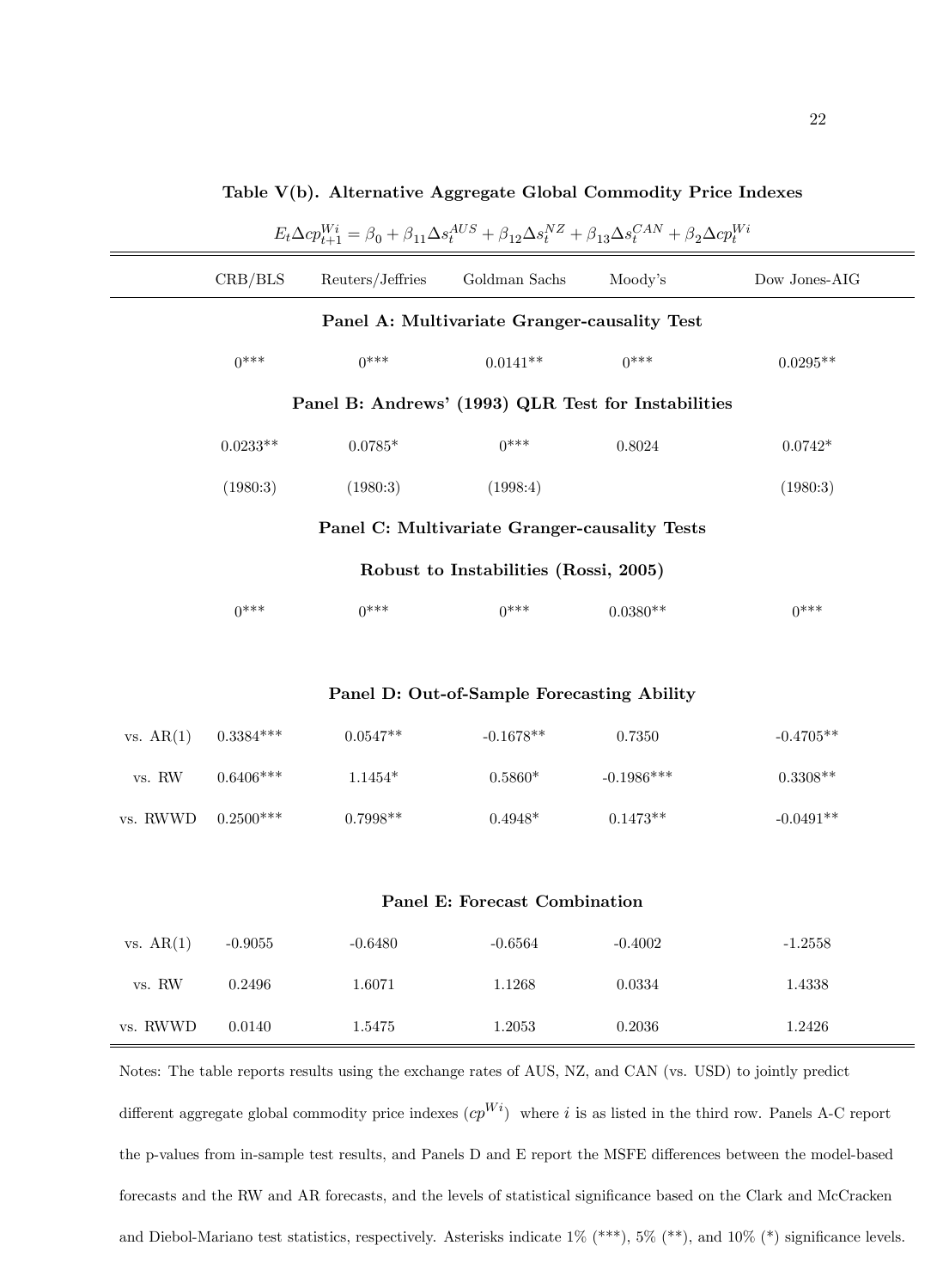| <b>Granger Causality and Out-of-Sample Forecasts</b>                  |                                                     |            |            |            |             |            |  |  |  |
|-----------------------------------------------------------------------|-----------------------------------------------------|------------|------------|------------|-------------|------------|--|--|--|
|                                                                       |                                                     | <b>AUS</b> | NZ         | CAN        | CHI         | <b>SA</b>  |  |  |  |
|                                                                       | Panel A: Granger-causality Tests                    |            |            |            |             |            |  |  |  |
| $s_t$ GC $cp_{t+1}^W$                                                 |                                                     | $0***$     | $0***$     | $0.0352**$ | $0***$      | 0.1085     |  |  |  |
| $\mathbf{c}_{p}^{W}$ GC $\mathbf{s}_{t+1}$                            |                                                     | 0.1218     | 0.1695     | 0.1204     | $0.0349**$  | 0.2057     |  |  |  |
|                                                                       | Panel B: Andrews' (1993) QLR Test for Instabilities |            |            |            |             |            |  |  |  |
| $s_t$ GC $cp_{t+1}^W$                                                 |                                                     | 0.2594     | 0.6332     | 0.5347     | $0.0666**$  | 0.5865     |  |  |  |
|                                                                       |                                                     |            |            |            | (1988:1)    |            |  |  |  |
| $cp_t^W$ GC $s_{t+1}$                                                 |                                                     | 0.3599     | $0.0398**$ | 0.1086     | $0***$      | 0.6675     |  |  |  |
|                                                                       |                                                     |            |            |            | (1985:2)    |            |  |  |  |
| Panel C: Granger-Causality Test Robust to Instabilities, Rossi (2005) |                                                     |            |            |            |             |            |  |  |  |
| $s_t$ GC $cp_{t+1}^W$                                                 |                                                     | $0***$     | $0***$     | $0.0824*$  | $0***$      | 0.5275     |  |  |  |
| $\operatorname{cp}^W_t$ GC $s_{t+1}$                                  |                                                     | $0.0787*$  | $0.0390**$ | 0.1066     | $0***$      | $0.0429**$ |  |  |  |
| Panel D: Out-of-Sample Forecasting Ability                            |                                                     |            |            |            |             |            |  |  |  |
| $AR(1)$ benchmark:                                                    | $s_t \Rightarrow cp_{t+1}^W$ -1.115*** -0.675***    |            |            | 0.855      | $-1.226***$ | $-0.701$   |  |  |  |
|                                                                       | $cp_t^W \Rightarrow s_{t+1}$ -0.129 0.974           |            |            | $-0.347**$ | 0.426       | 1.595      |  |  |  |

#### Table VI(a). Aggregate Global Commodity Price Index and Individual Exchange Rates

Note. Panels A-C report p-values for tests for  $\beta_0 = \beta_1 = 0$  based on two regressions: (i)  $\Delta c p_{t+1}^W = \beta_0 +$  $\beta_1 \Delta s_t + \beta_2 \Delta c p_t^W$  (labeled  $s_t$  GC  $c p_{t+1}^W$ ) and (ii)  $\Delta s_{t+1} = \beta_0 + \beta_1 \Delta c p_t^W + \beta_2 \Delta s_t$  (labeled  $c p_t^W$  GC  $s_{t+1}$ ). Estimated break-dates are reported in parentheses. Panel D reports the differences between model-based forecasts versus the AR and RW forecasts, where the model is  $E_t \Delta y_{t+1} = \beta_0 + \beta_1 \Delta x_t$  (labeled  $x \Rightarrow y$ ) and includes  $\beta_2\Delta y_t$  in the AR(1) case. Asterisks indicate significance levels at 1% (\*\*\*), 5% (\*\*), and 10% (\*) respectively.

 $s_t \Rightarrow c p_{t+1}^W$  -1.045\*\*\* -1.100\*\*\* 0.381\* -1.781\*\*\* -1.044

 $\text{cp}^W_t \Rightarrow \text{s}_{t+1}$  -1.475 0.908 -0.124\*\* 0.892 1.827

 $\text{cp}^W_t \Rightarrow \text{s}_{t+1}$  -0.015 -0.152\* -0.965\*\*\* 0.652 1.373

 $t_{t+1}^{W}$  -1.083\*\*\* -1.160\*\*\* -0.002\*\* -1.787\*\*\* -1.708\*

 ${\rm RW}$  benchmark:

 ${\hbox{RWWD}}$  benchmark: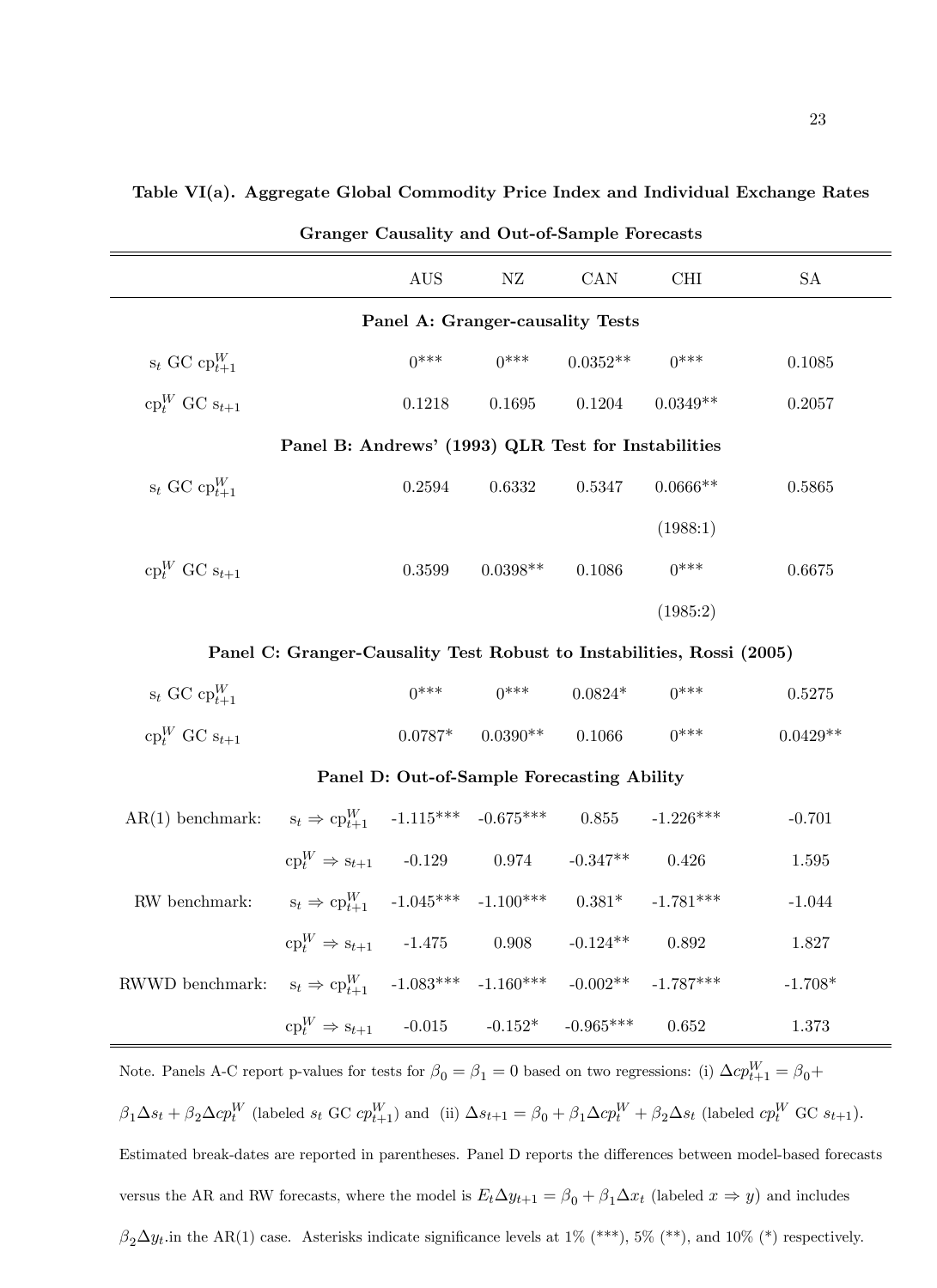| Granger Causality: Slope Coefficients Only |  |  |     |    |  |  |
|--------------------------------------------|--|--|-----|----|--|--|
|                                            |  |  | 'AN | 'H |  |  |

|  | Panel A: Granger-causality Tests |  |
|--|----------------------------------|--|
|--|----------------------------------|--|

| $s_t$ GC $cp_{t+1}^W$ | $0.0010***$ | $0.0003***$ | $0.0422**$                                          | $0.0000$ *** | $0.0543*$ |
|-----------------------|-------------|-------------|-----------------------------------------------------|--------------|-----------|
| $cp_t^W$ GC $s_{t+1}$ | $0.0489**$  | $0.0717*$   | $0.0572*$                                           | 0.1073       | 0.3074    |
|                       |             |             | Panel B: Andrews' (1993) QLR Test for Instabilities |              |           |
| $s_t$ GC $cp_{t+1}^W$ | $0.0681*$   | 0.5654      | 0.3402                                              | $0.0254**$   | 0.8695    |
|                       | (2001:3)    |             |                                                     | (2001:1)     | (2003:1)  |
| $cp_t^W$ GC $s_{t+1}$ | 0.5990      | 0.1143      | $0.0433**$                                          | $0.0272**$   | 0.8271    |
|                       |             |             | (2005:4)                                            | (1999:4)     |           |

| Panel C: Granger-Causality Test Robust to Instabilities, Rossi (2005) |  |  |  |
|-----------------------------------------------------------------------|--|--|--|
|                                                                       |  |  |  |

| $s_t$ GC $cp_{t+1}^W$                | $0***$ | $0***$ | $0.0472**$ | $0***$ | 0.4093 |  |  |
|--------------------------------------|--------|--------|------------|--------|--------|--|--|
| $\operatorname{cp}^W_t$ GC $s_{t+1}$ | 0.1215 | 0.2180 | 0.0439     | 0.1873 |        |  |  |
| Panel D: Joint Tests                 |        |        |            |        |        |  |  |
| Granger-causality Tests              |        |        |            | $0***$ |        |  |  |

| Granger-Causality Test Robust to Instabilities, Rossi (2005) |  |  |  |  |  |  | $0***$ |
|--------------------------------------------------------------|--|--|--|--|--|--|--------|
|--------------------------------------------------------------|--|--|--|--|--|--|--------|

Note. Panels A-C report p-values for tests for  $\beta_1=0$  based on two regressions:

Andrews' (1993) QLR Test for Instabilities 0.1100

(i)  $\Delta cp_{t+1}^W = \beta_0 + \beta_1 \Delta s_t + \beta_2 \Delta cp_t^W$  (labeled  $s_t$  GC  $cp_{t+1}^W$ ) and (ii)  $\Delta s_{t+1} = \beta_0 + \beta_1 \Delta cp_t^W + \beta_2 \Delta s_t$ 

(labeled  $cp_t^W$  GC  $s_{t+1}$ ). Estimated break-dates are reported in parentheses. Panel D reports results for testing  $\beta_{11}=\beta_{12}=\beta_{13}=0$  in the multivariate regression below:

$$
E_t\Delta cp_{t+1}^W = \beta_0 + \beta_{11}\Delta s_t^{AUS} + \beta_{12}\Delta s_t^{CAN} + \beta_{13}\Delta s_t^{NZ} + \beta_2\Delta cp_t^W
$$

Asterisks indicate significance levels at 1% (\*\*\*), 5% (\*\*), and 10% (\*) respectively.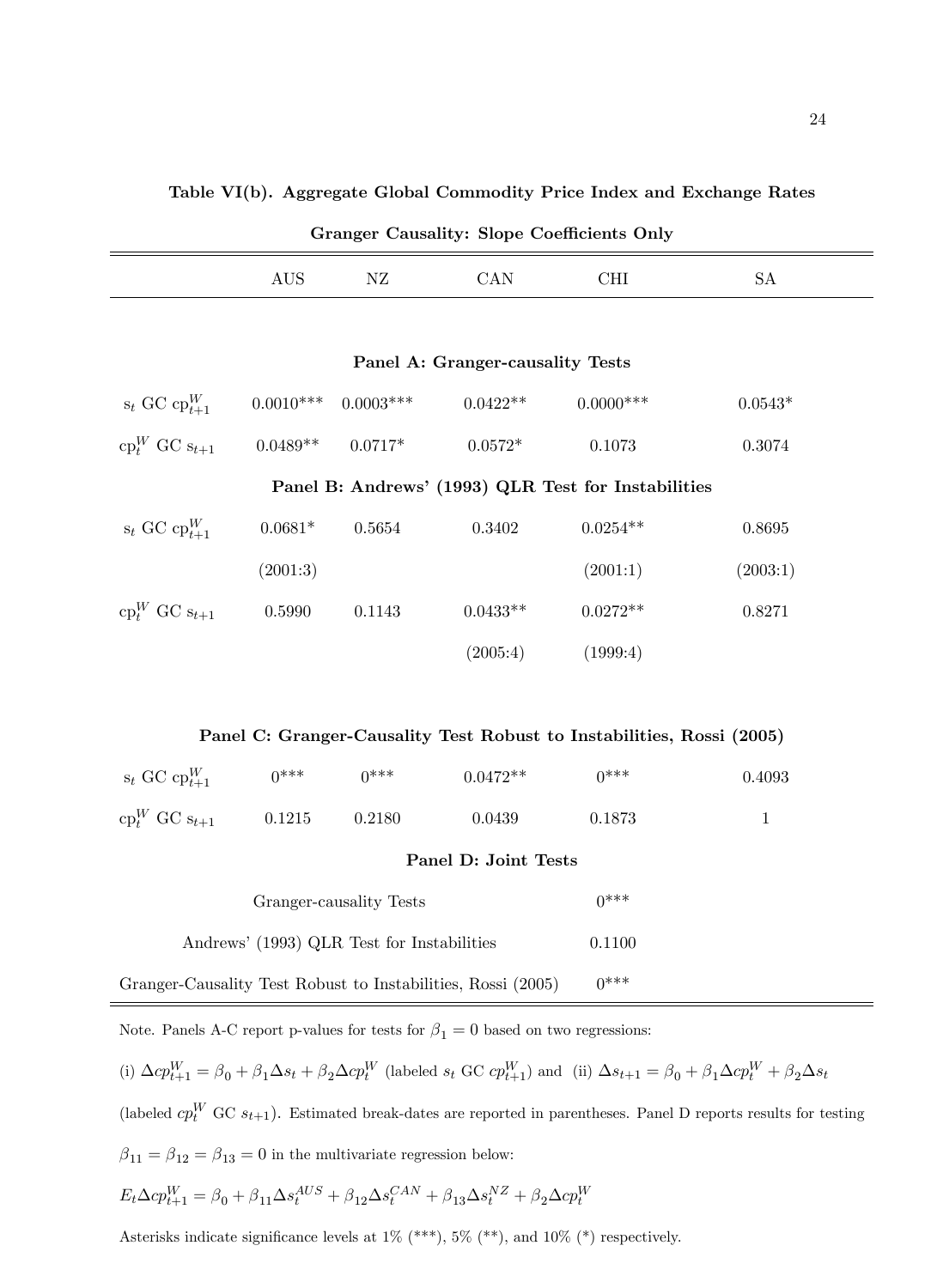|                     |                            | AUS          | ${\rm NZ}$ | CAN                                                 | <b>CHI</b> | <b>SA</b> |                                                                        |
|---------------------|----------------------------|--------------|------------|-----------------------------------------------------|------------|-----------|------------------------------------------------------------------------|
|                     |                            |              |            | Panel A. Multivariate Granger-Causality Tests       |            |           |                                                                        |
| $s_t$ GC $cp_{t+1}$ |                            | $0.065*$     | 0.406      | 0.320                                               | 0.361      | $0.055*$  |                                                                        |
| $cp_t$ GC $s_{t+1}$ |                            | $\mathbf{1}$ | 0.307      | $0.060*$                                            | 0.427      | $0.010**$ |                                                                        |
|                     |                            |              |            | Panel B. Andrews' (1993) QLR Test for Instabilities |            |           |                                                                        |
| $s_t$ GC $cp_{t+1}$ |                            | $0***$       | $0.059\,$  | 0.830                                               | 0.117      | $0.043**$ |                                                                        |
|                     |                            | (1999:1)     |            |                                                     |            | (1999:1)  |                                                                        |
| $cp_t$ GC $s_{t+1}$ |                            | 0.274        | $0.013**$  | 0.706                                               | $0.067*$   | $0.115\,$ |                                                                        |
|                     |                            |              | (2008:4)   |                                                     | (1995:1)   |           |                                                                        |
|                     |                            |              |            |                                                     |            |           | Panel C. Granger-Causality Tests Robust to Instabilities, Rossi (2005) |
| $s_t$ GC $cp_{t+1}$ |                            | $0***$       | 0.499      | $0.047**$                                           | $0***$     | $0.061**$ |                                                                        |
| $cp_t$ GC $s_{t+1}$ |                            | 0.554        | $0***$     | 0.403                                               | 0.343      | $0.018**$ |                                                                        |
|                     |                            |              |            | Panel D. Out-of-Sample Forecasting Ability          |            |           |                                                                        |
| $AR(1)$ benchmark:  | $s_t \Rightarrow cp_{t+1}$ | $-0.356**$   | $1.057\,$  | 1.641                                               | $0.016\,$  | 0.687     |                                                                        |
|                     | $cp_t \Rightarrow s_{t+1}$ | $0.394*$     | 0.960      | 0.692                                               | 1.893      | $0.207*$  |                                                                        |
| RW benchmark:       | $s_t \Rightarrow cp_{t+1}$ | $-1.303***$  | $-0.522**$ | 1.056                                               | 0.843      | $0.001**$ |                                                                        |
|                     | $cp_t \Rightarrow s_{t+1}$ | 1.489        | 0.262      | $-0.705***$                                         | 1.689      | $0.131*$  |                                                                        |
| RW with drift       | $s_t \Rightarrow cp_{t+1}$ | $-1.461***$  | $-0.353*$  | 1.533                                               | $0.356\,$  | $0.453\,$ |                                                                        |
| benchmark:          | $cp_t \Rightarrow s_{t+1}$ | 1.081        | $0.341*$   | $-0.745***$                                         | 1.153      | $0.181*$  |                                                                        |
|                     |                            |              |            |                                                     |            |           |                                                                        |

Table VII(a). Nominal Effective Exchange Rate

Note. Panels A-C report p-values for tests of  $\beta_0 = \beta_1 = 0$  based on two regressions: (i)  $E_t \Delta c p_{t+1}^i = \beta_0 + \beta_1 \Delta s_t^i$  $+\beta_2\Delta cp_t$  (labeled  $s_t$  GC  $cp_{t+1}$ ) and (ii)  $E_t\Delta s_{t+1} = \beta_0 + \beta_1\Delta cp_t + \beta_2\Delta s_t$  (labeled  $cp_t$  GC  $s_{t+1}$ ). Estimated breakdates are reported in parentheses. Panel D reports the differences between the same model-based out-of-sample forecasts versus the AR(1) and RW forecasts. Asterisks indicate  $1\%$  (\*\*\*),  $5\%$  (\*\*), and  $10\%$  (\*) significance levels.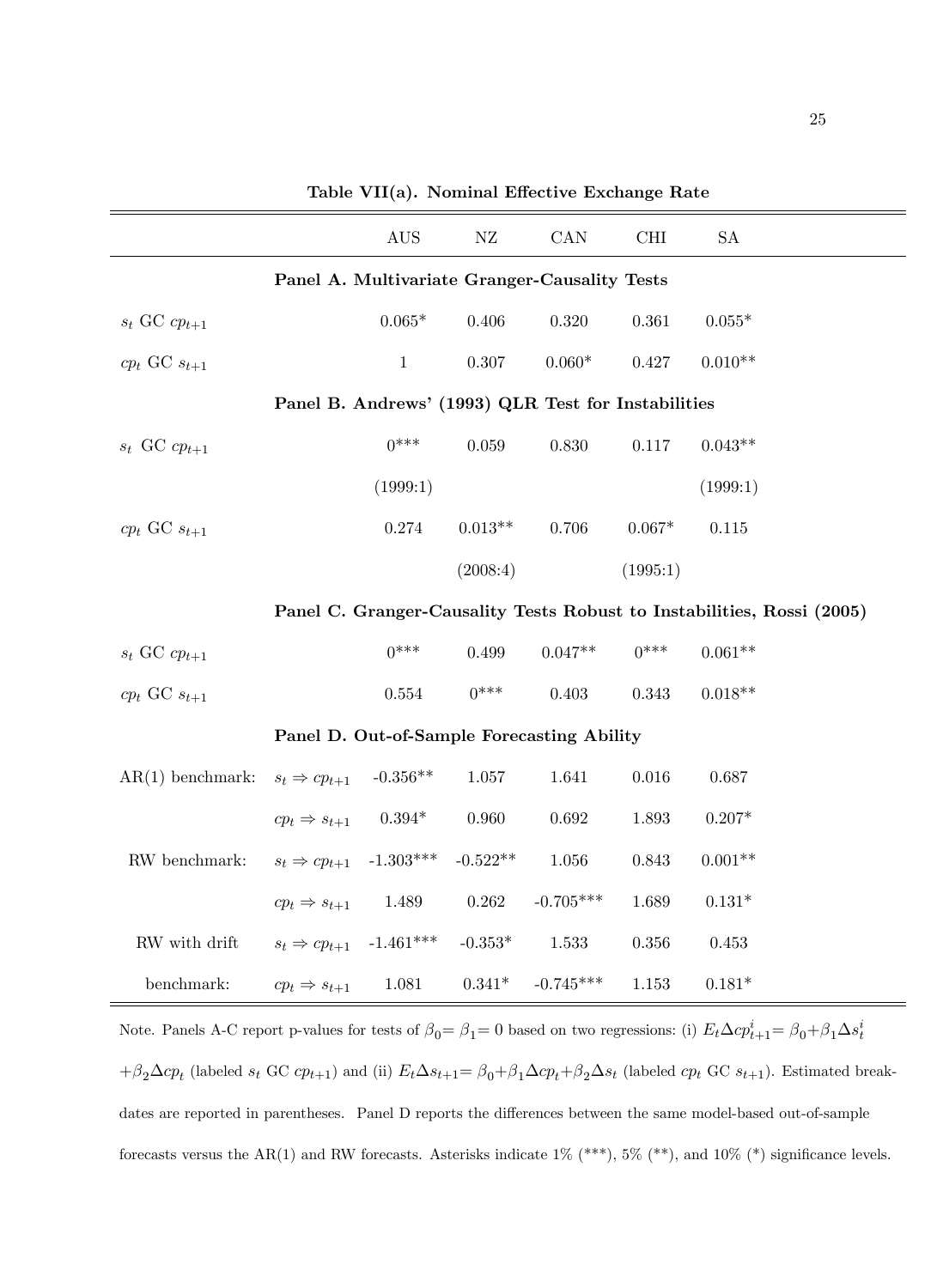|                                   |                                               | $\operatorname{AUS}$ | NZ        | CAN          | CHI                                                 | ${\rm SA}$                                                            |  |  |  |
|-----------------------------------|-----------------------------------------------|----------------------|-----------|--------------|-----------------------------------------------------|-----------------------------------------------------------------------|--|--|--|
|                                   | Panel A: Multivariate Granger-Causality Tests |                      |           |              |                                                     |                                                                       |  |  |  |
| $s_t$ GC $cp_{t+1}$               |                                               | 0.2621               | 0.5634    | 0.2227       | 0.3502                                              | 0.1265                                                                |  |  |  |
| $\text{cp}_t$ GC $\text{s}_{t+1}$ |                                               | $\mathbf{1}$         | 0.3682    | 0.1107       | $0.0254**$                                          | 0.3092                                                                |  |  |  |
|                                   |                                               |                      |           |              | Panel B: Andrews' (1993) QLR Test for Instabilities |                                                                       |  |  |  |
| $s_t$ GC $cp_{t+1}$               |                                               | 0.1835               | 0.1666    | 0.6813       | $0.0267**$                                          | $0.0372**$                                                            |  |  |  |
|                                   |                                               |                      |           |              | (2009:1)                                            | (1999:1)                                                              |  |  |  |
| $\text{cp}_t$ GC $\text{s}_{t+1}$ |                                               | 0.6722               | 0.5284    | $\mathbf{1}$ | 0.1098                                              | 0.5630                                                                |  |  |  |
|                                   |                                               |                      |           |              |                                                     | Panel C: Granger-Causality Test Robust to Instabilities, Rossi (2005) |  |  |  |
| $s_t$ GC $cp_{t+1}$               |                                               | 0.4525               | 0.3895    | $0***$       | $0***$                                              | $0***$                                                                |  |  |  |
| $\text{cp}_t$ GC $\text{s}_{t+1}$ |                                               | $1\,$                | 0.3577    | 0.7649       | $0***$                                              | $0***$                                                                |  |  |  |
|                                   |                                               |                      |           |              | Panel D: Out-of-Sample Forecasting Ability          |                                                                       |  |  |  |
| $AR(1)$ benchmark:                | $s_t \Rightarrow cp_{t+1}$                    | $0.132*$             | 1.139     | 1.486        | 0.362                                               | 0.975                                                                 |  |  |  |
|                                   | $\text{cp}_t \Rightarrow \text{s}_{t+1}$      | 1.459                | $1.025\,$ | 0.684        | $-0.639***$                                         | 1.639                                                                 |  |  |  |
| RW benchmark:                     | $s_t \Rightarrow cp_{t+1}$                    | $-0.279**$           | $-0.006$  | 0.824        | 0.702                                               | $-0.015*$                                                             |  |  |  |
|                                   | $\text{cp}_t \Rightarrow \text{s}_{t+1}$      | $1.535\,$            | $0.735\,$ | 0.767        | $-0.163***$                                         | 1.828                                                                 |  |  |  |
| RWWD benchmark:                   | $s_t \Rightarrow cp_{t+1}$                    | $-0.324*$            | 0.991     | 1.485        | 0.455                                               | 0.567                                                                 |  |  |  |
|                                   | $\text{cp}_t \Rightarrow \text{s}_{t+1}$      | 1.357                | 0.866     | 0.657        | $-0.628***$                                         | 1.679                                                                 |  |  |  |

Table VII(b). U.K. Pound as the Numeraire Currency

Note. Panels A-C report p-values for tests of  $\beta_0 = \beta_1 = 0$  based on two regressions: (i)  $E_t \Delta c p_{t+1} = \beta_0 + \beta_1 \Delta s_t$  $+\beta_2\Delta cp_t^i$  (labeled  $s_t$  GC  $cp_{t+1}$ ) and (ii)  $E_t\Delta s_{t+1}^i = \beta_0 + \beta_1\Delta cp_t^i + \beta_2\Delta s_t^i$  (labeled  $cp_t$  GC  $s_{t+1}$ ). Estimated breakdates are reported in parentheses. Panel D reports the differences between the same model-based out-of-sample forecasts versus the AR(1) and RW forecasts. Asterisks indicate  $1\%$  (\*\*\*),  $5\%$  (\*\*), and  $10\%$  (\*) significance levels.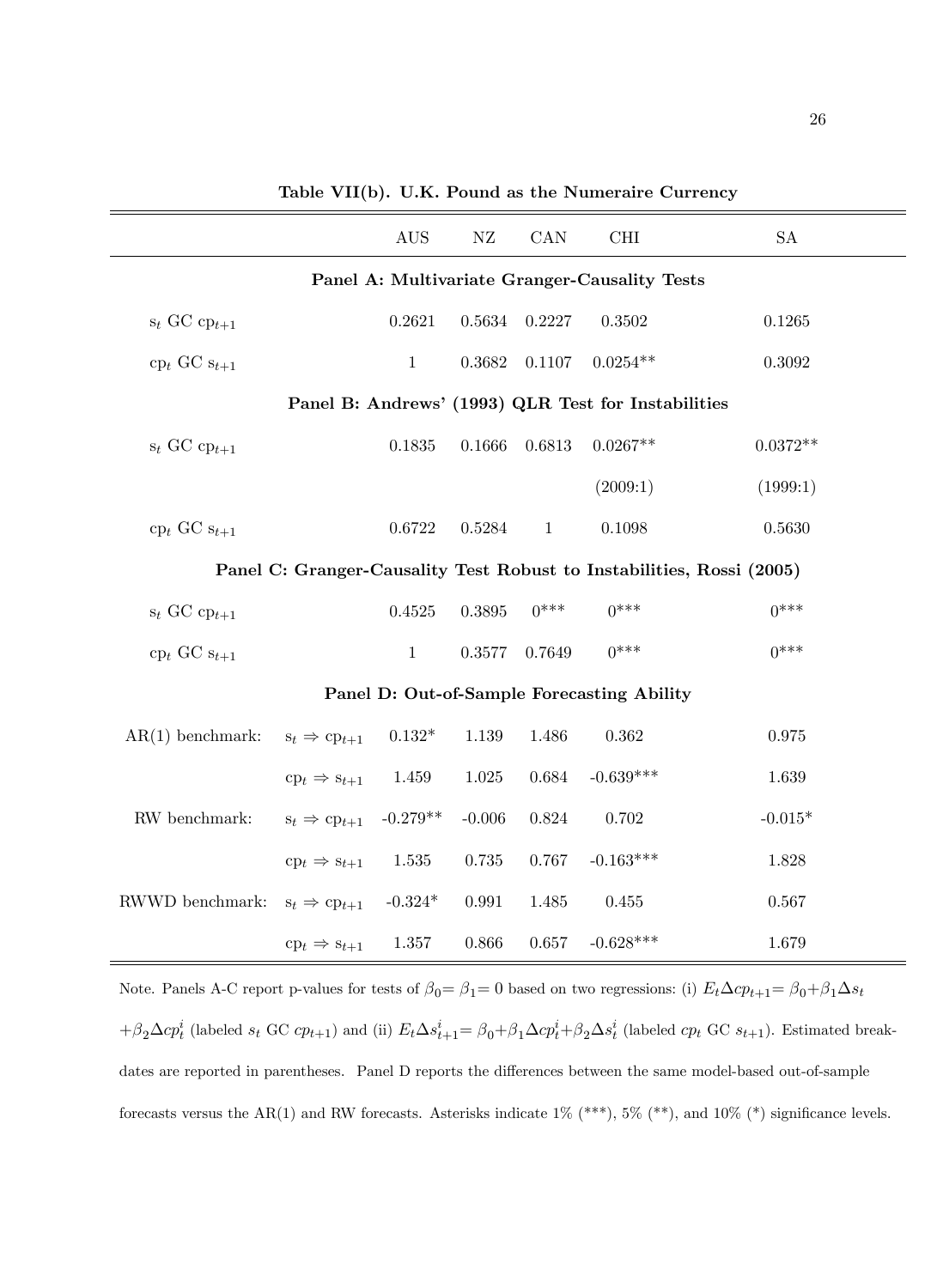|                                   |                                                     | <b>AUS</b> | NZ                                            | CAN            | <b>CHI</b> | SA                                                                    |
|-----------------------------------|-----------------------------------------------------|------------|-----------------------------------------------|----------------|------------|-----------------------------------------------------------------------|
|                                   |                                                     |            | Panel A: Multivariate Granger-Causality Tests |                |            |                                                                       |
| $s_t$ GC $cp_{t+1}$               |                                                     | $0.052*$   | 0.467                                         | $0.034**$      | 0.629      | $0.054*$                                                              |
| $\text{cp}_t$ GC $\text{s}_{t+1}$ |                                                     | $0.432\,$  | $0.909\,$                                     | $0.117\,$      | 0.109      | $0.064*$                                                              |
|                                   | Panel B: Andrews' (1993) QLR Test for Instabilities |            |                                               |                |            |                                                                       |
| $s_t$ GC $cp_{t+1}$               |                                                     | $0.074*$   | $0***$                                        | $0.095^{\ast}$ | $0***$     | $0***$                                                                |
|                                   |                                                     | (1999:1)   | (1992:1)                                      | (2001:4)       | (2008:2)   | (1999:1)                                                              |
| $\text{cp}_t$ GC $\text{s}_{t+1}$ |                                                     | $0***$     | 0.622                                         | $0.082*$       | $0***$     | $0.354\,$                                                             |
|                                   |                                                     | (2001:2)   |                                               | (1979:4)       | (1994:1)   |                                                                       |
|                                   |                                                     |            |                                               |                |            | Panel C: Granger-Causality Test Robust to Instabilities, Rossi (2005) |
| $s_t$ GC $cp_{t+1}$               |                                                     | $0***$     | $0***$                                        | $0.039**$      | $0.026**$  | $0.025**$                                                             |
| $\text{cp}_t$ GC $\text{s}_{t+1}$ |                                                     | $0***$     | $\mathbf{1}$                                  | $0.033**$      | $0***$     | 0.2216                                                                |
|                                   |                                                     |            | Panel D: Out-of-Sample Forecasting Ability    |                |            |                                                                       |
| $AR(1)$ benchmark:                | $s_t \Rightarrow cp_{t+1}$                          | $0.101\,$  | $-0.035$                                      | $-0.693*$      | 0.729      | 1.124                                                                 |
|                                   | $\text{cp}_t \Rightarrow \text{s}_{t+1}$            | $-0.105*$  | 1.548                                         | 1.353          | 1.548      | 0.542                                                                 |
| ${\rm RW}$ benchmark:             | $s_t \Rightarrow cp_{t+1}$                          | $-0.334**$ | $-0.837***$                                   | 0.168          | 0.856      | $0.112*$                                                              |
|                                   | $\text{cp}_t \Rightarrow \text{s}_{t+1}$            | $0.345\,$  | 1.502                                         | 1.244          | 1.388      | $1.005\,$                                                             |
| ${\hbox{RWWD}}$ benchmark:        | $s_t \Rightarrow cp_{t+1}$                          | $-0.346**$ | $-0.808**$                                    | $-0.023$       | 0.558      | 1.201                                                                 |
|                                   | $\text{cp}_t \Rightarrow \text{s}_{t+1}$            | $-0.049*$  | 1.580                                         | 1.380          | 1.537      | 0.518                                                                 |

Table VII(c). Yen as the Numeraire Currency

Note. Panels A-C report p-values for tests of  $\beta_0 = \beta_1 = 0$  based on two regressions: (i)  $E_t \Delta c p_{t+1}^i = \beta_0 + \beta_1 \Delta s_t^i$  $+\beta_2\Delta cp_t^i$  (labeled  $s_t$  GC  $cp_{t+1}$ ) and (ii)  $E_t\Delta s_{t+1}^i = \beta_0 + \beta_1\Delta cp_t^i + \beta_2\Delta s_t^i$  (labeled  $cp_t$  GC  $s_{t+1}$ ). Estimated breakdates are reported in parentheses. Panel D reports the differences between the same model-based out-of-sample forecasts versus the AR(1) and RW forecasts. Asterisks indicate  $1\%$  (\*\*\*),  $5\%$  (\*\*), and  $10\%$  (\*) significance levels.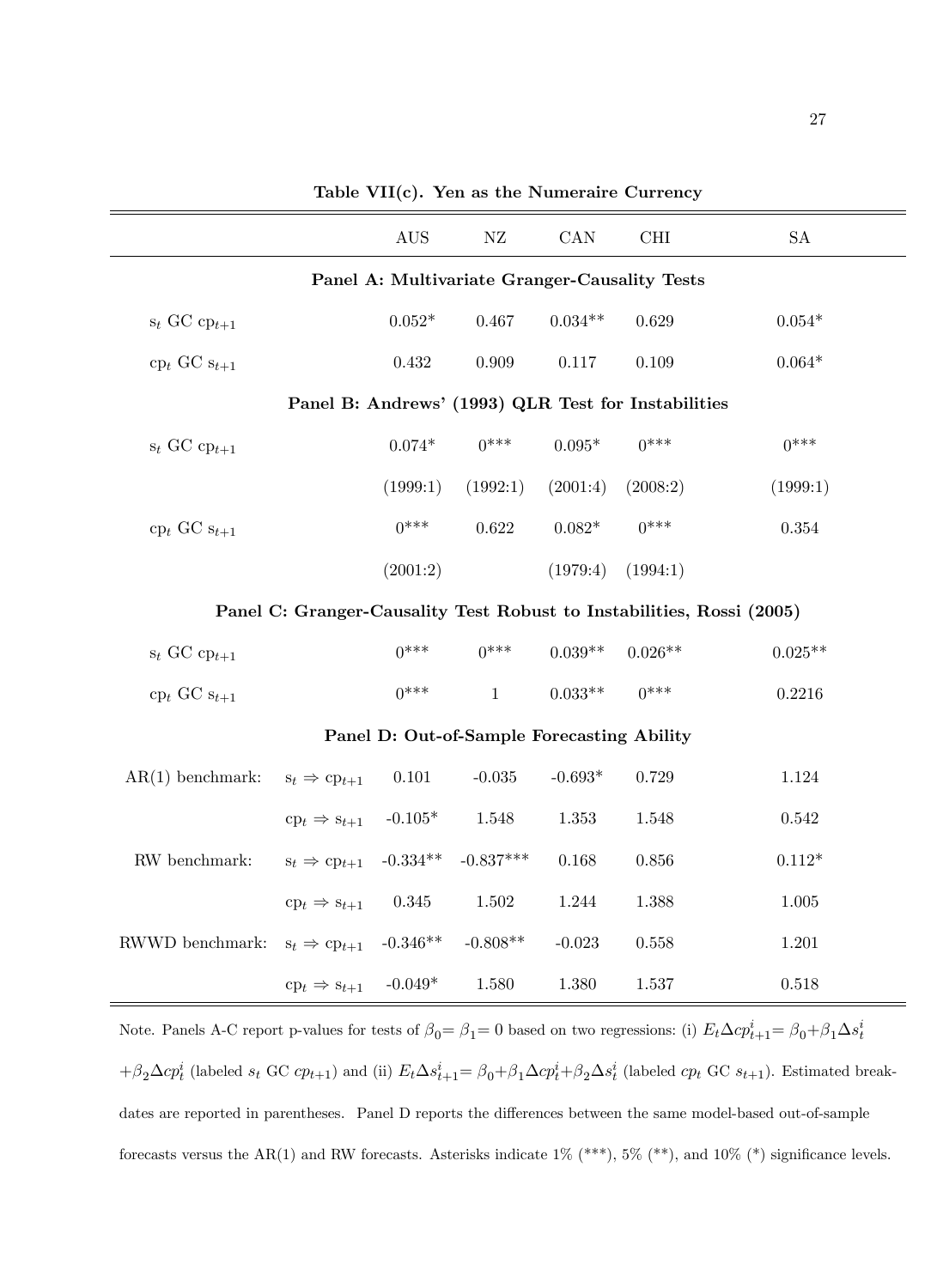Table VII(d). Granger-Causality and Instabilities Tests

|             |                                                                       | <b>AUS</b> | NZ           | CAN              | <b>CHI</b>                       | SA                                                                    |  |  |
|-------------|-----------------------------------------------------------------------|------------|--------------|------------------|----------------------------------|-----------------------------------------------------------------------|--|--|
| <b>NEER</b> |                                                                       |            |              |                  | Panel A: Granger-Causality Tests |                                                                       |  |  |
|             | $s_t$ GC $cp_{t+1}$                                                   | 0.1040     | 0.5056       | $0.8190\,$       | 0.2473                           | 0.1244                                                                |  |  |
|             | $\text{cp}_t$ GC $\text{s}_{t+1}$                                     | 0.9282     | 0.1590       | $0.0202**$       | 0.3308                           | $0.0726*$                                                             |  |  |
|             |                                                                       |            |              |                  |                                  | Panel B: Andrews' (1993) QLR Test for Instabilities                   |  |  |
|             | $s_t$ GC $cp_{t+1}$                                                   | $0***$     | $0.0321**$   | 1.0000           | $0.0353**$                       | 0.7695                                                                |  |  |
|             | $\text{cp}_t$ GC $\text{s}_{t+1}$                                     | 0.3664     | 0.8610       | 1.0000           | 0.3074                           | $0.0472**$                                                            |  |  |
|             | Panel C: Granger-Causality Test Robust to Instabilities, Rossi (2005) |            |              |                  |                                  |                                                                       |  |  |
|             | $s_t$ GC $cp_{t+1}$                                                   | $0***$     | 0.2383       | 0.6589           | 0.2093                           | 0.2105                                                                |  |  |
|             | $\text{cp}_t$ GC $\text{s}_{t+1}$                                     | 0.6816     | 0.5096       | 0.1355           | 0.7039                           | 0.1630                                                                |  |  |
| <b>YEN</b>  |                                                                       |            |              |                  | Panel A: Granger-Causality Tests |                                                                       |  |  |
|             | $s_t$ GC $cp_{t+1}$                                                   | 0.1409     | 0.5186       | 0.1852           | 0.5317                           | 0.6614                                                                |  |  |
|             | $\text{cp}_t$ GC $\text{s}_{t+1}$                                     | 0.3644     | 0.6826       | $0.0906*$        | $0.0862*$                        | 0.1070                                                                |  |  |
|             |                                                                       |            |              |                  |                                  | Panel B: Andrews' (1993) QLR Test for Instabilities                   |  |  |
|             | $s_t$ GC $cp_{t+1}$                                                   | 0.1203     | $0***$       | $0.0216**$       | $0***$                           | 0.3880                                                                |  |  |
|             | $\text{cp}_t$ GC $\text{s}_{t+1}$                                     | $0***$     | $\mathbf{1}$ | $0***$           | 0.1299                           | 0.1380                                                                |  |  |
|             |                                                                       |            |              |                  |                                  | Panel C: Granger-Causality Test Robust to Instabilities, Rossi (2005) |  |  |
|             | $s_t$ GC $cp_{t+1}$                                                   | $0.0475**$ | $0***$       | 0.2020           | $0.0254**$                       | 0.8179                                                                |  |  |
|             | $\text{cp}_t$ GC $\text{s}_{t+1}$                                     | $0.0172**$ | $\mathbf{1}$ | $\boldsymbol{0}$ | 0.2591                           | 0.1678                                                                |  |  |

Random Walk with Drift Benchmark for NEER & Yen Crossrates

Note. Here we report p-values for tests for  $\beta_1 = 0$  based on two the following regressions: (i)  $\Delta c p_{t+1}^i =$  $\beta_0 + \beta_1 \Delta s_t^i + \beta_2 \Delta c p_t^i$  (labeled  $s_t$  GC  $cp_{t+1}$ ) and (ii)  $\Delta s_{t+1}^i = \beta_0 + \beta_1 \Delta c p_t^i + \beta_2 \Delta s_t^i$  (labeled  $cp_t$  GC  $s_{t+1}$ ). Asterisks indicate 1% (\*\*\*), 5% (\*\*), and 10% (\*) significance levels. (To conserve space, break dates are not reported)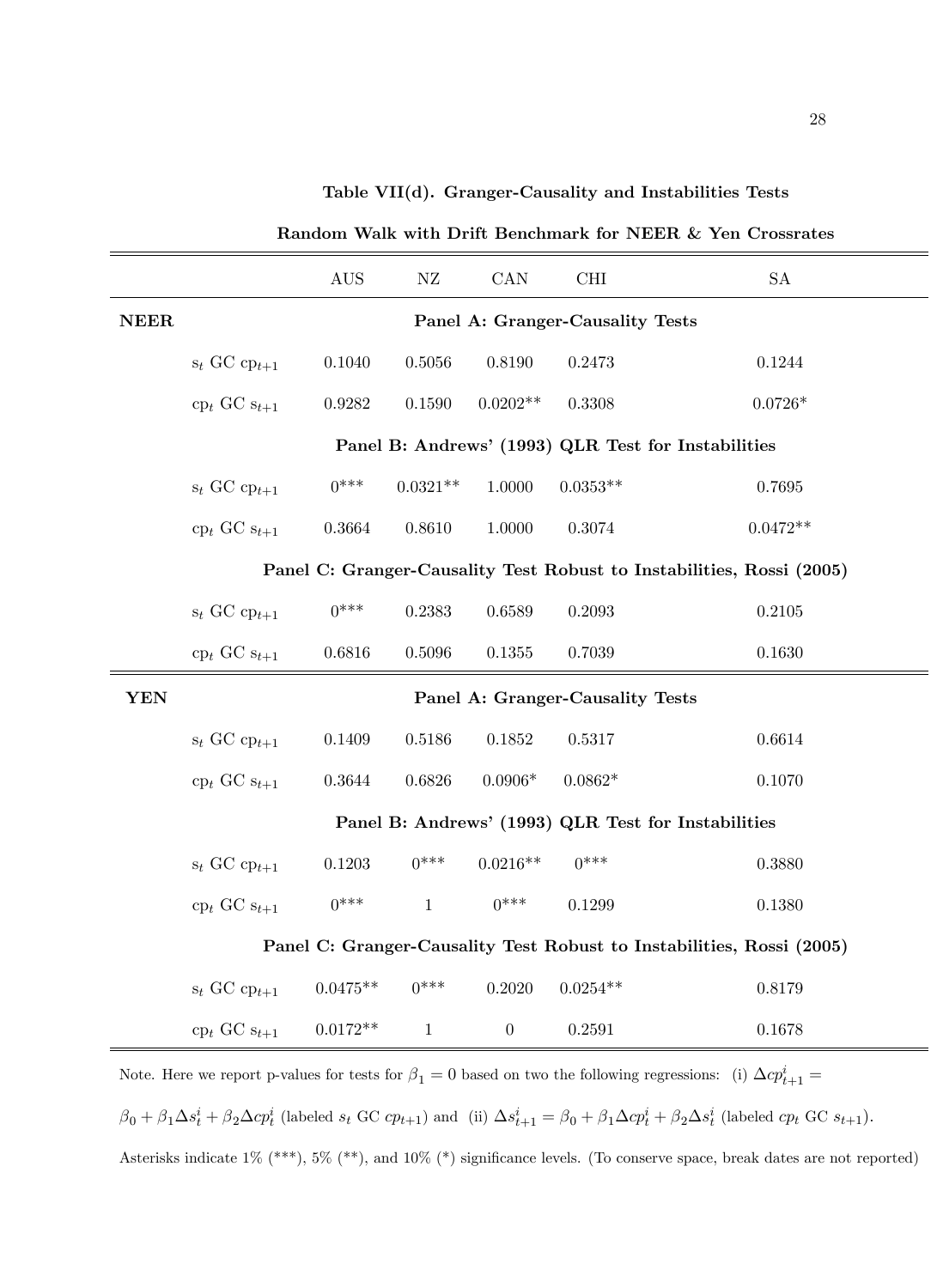| $E_t\Delta cp_{t+1}^W = \beta_0 + \beta_{11}\Delta s_t^{AUS} + \beta_{12}\Delta s_t^{NZ} + \beta_{13}\Delta s_t^{CAN} + \beta_2\Delta cp_t^W$ |                     |                                                     |              |  |  |  |  |
|-----------------------------------------------------------------------------------------------------------------------------------------------|---------------------|-----------------------------------------------------|--------------|--|--|--|--|
|                                                                                                                                               | <b>NEER</b>         | U.K. Pound                                          | Yen          |  |  |  |  |
|                                                                                                                                               |                     | Panel A: Multivariate Granger-causality Test        |              |  |  |  |  |
|                                                                                                                                               | 0.2110              | $0.0146**$                                          | $0.028**$    |  |  |  |  |
|                                                                                                                                               |                     | Panel B: Andrews' (1993) QLR Test for Instabilities |              |  |  |  |  |
|                                                                                                                                               | $0.0702*$           | $0.0223**$                                          | $0.000***$   |  |  |  |  |
|                                                                                                                                               | (1985:2)            | (1992:4)                                            | (1986:1)     |  |  |  |  |
|                                                                                                                                               |                     | Panel C: Multivariate Granger-causality Tests       |              |  |  |  |  |
| Robust to Instabilities (Rossi, 2005)                                                                                                         |                     |                                                     |              |  |  |  |  |
|                                                                                                                                               | $0***$              | $0***$                                              | $0***$       |  |  |  |  |
|                                                                                                                                               |                     |                                                     |              |  |  |  |  |
|                                                                                                                                               |                     | Panel D: Out-of-Sample Forecasting Ability          |              |  |  |  |  |
| $AR(1)$ Benchmark                                                                                                                             | 0.5962              | $-0.7060**$                                         | $-0.6141**$  |  |  |  |  |
| RW Benchmark                                                                                                                                  | $0.2952^{\ast\ast}$ | $-0.4075**$                                         | $-0.5143**$  |  |  |  |  |
| RWWD Benchmark                                                                                                                                | $0.1468**$          | $-0.6696**$                                         | $-0.7208***$ |  |  |  |  |
|                                                                                                                                               |                     |                                                     |              |  |  |  |  |
|                                                                                                                                               |                     | Panel E: Forecast Combination                       |              |  |  |  |  |
| $AR(1)$ Benchmark                                                                                                                             | 0.4130              | $-0.6568$                                           | 0.9540       |  |  |  |  |
| RW Benchmark                                                                                                                                  | 0.3498              | 0.1027                                              | 0.5093       |  |  |  |  |

Table VII(e) Aggregate Global Commodity Price Index and Alternative Exchange Rates

to jointly predict the IMF aggregate global commodity price index  $cp^W$ ). Panels A-C report the p-values from in-sample test results, and Panels D and E report the MSFE differences between the model-based forecasts and the RW and AR forecasts, and the levels of statistical significance based on the Clark and McCracken and Diebol-Mariano test statistics, respectively. Asterisks indicate  $1\%$  (\*\*\*),  $5\%$  (\*\*), and  $10\%$  (\*) significance levels.

Notes: The table reports results using NEER and exchange rates measured against the pound and the yen

RWWD Benchmark 0.2431 -0.1099 0.3972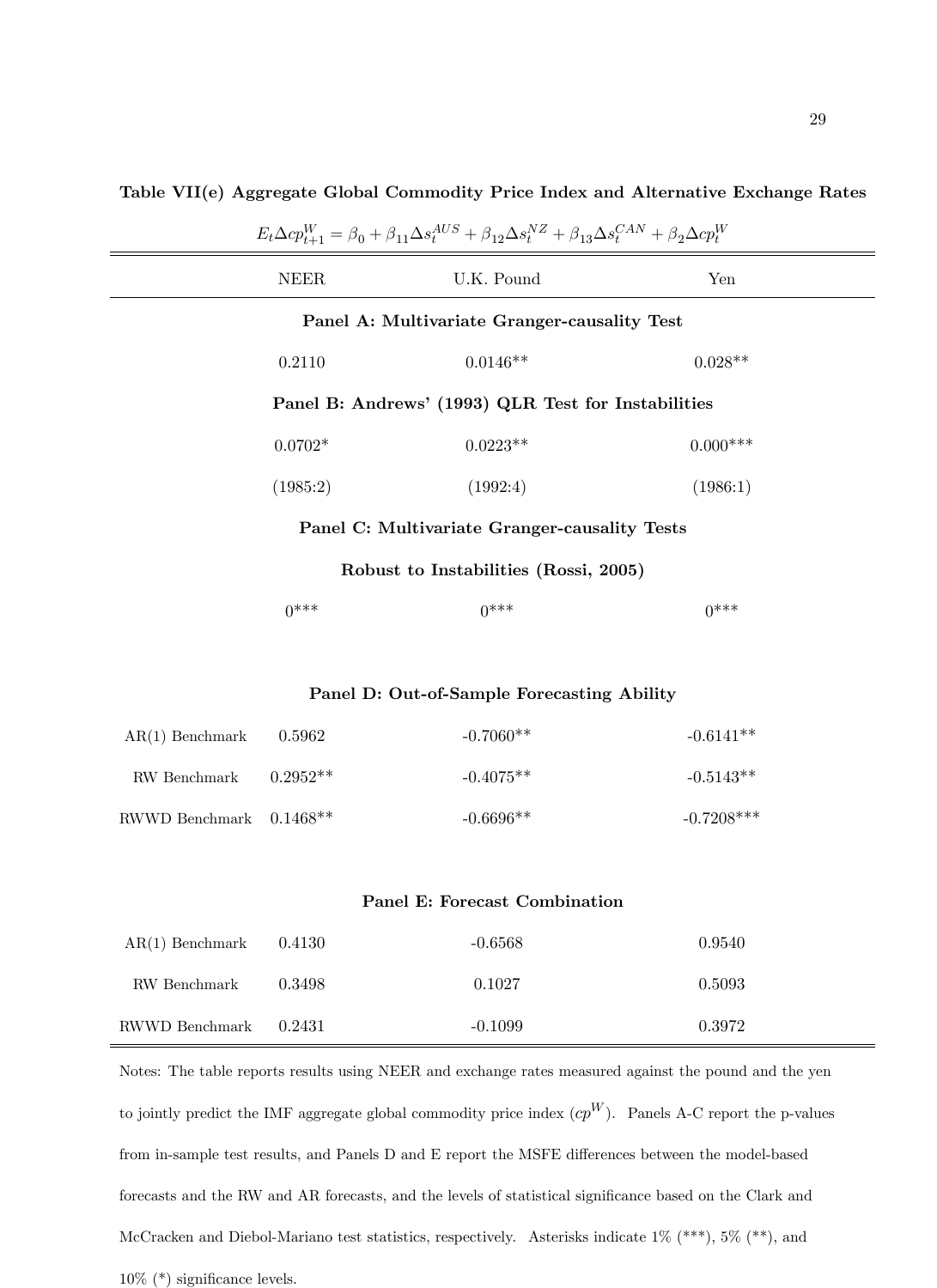Table VIII. Short- and Long-Horizon Predictive Regressions

|            | A. Confidence Interval for $\beta_h$ in: $E_t \sum_{j=1}^h \Delta cp_{t+j} = \beta_h \Delta s_t + \gamma \Delta cp_t$ |                                       |                    |  |  |  |  |  |  |
|------------|-----------------------------------------------------------------------------------------------------------------------|---------------------------------------|--------------------|--|--|--|--|--|--|
| $k=$       | $\mathbf{1}$                                                                                                          | $\overline{4}$                        | 8                  |  |  |  |  |  |  |
| <b>AUS</b> | (0.01; 0.03)                                                                                                          | (0.05; 0.12)                          | (0.08; 0.26)       |  |  |  |  |  |  |
| NZ         | $(-0.01; -0.00)$                                                                                                      | $(-0.06; -0.03)$                      | $(-0.11; -0.07)$   |  |  |  |  |  |  |
| CAN        | $(-0.01; -0.003)$                                                                                                     | $(-0.04; -0.01)$                      | $(-0.08; -0.03)$   |  |  |  |  |  |  |
| <b>CHI</b> | (0.13; 0.15)                                                                                                          | (0.48; 0.64)                          | (0.89; 0.42)       |  |  |  |  |  |  |
| <b>SA</b>  | (0.03; 0.04)                                                                                                          | (0.12; 0.17)                          | (0.24; 0.40)       |  |  |  |  |  |  |
|            | B. Confidence Interval for $\beta_h$ in: $E_t \sum_{j=1}^h \Delta s_{t+j} = \beta_h \Delta c p_t + \gamma \Delta s_t$ |                                       |                    |  |  |  |  |  |  |
| <b>AUS</b> | $(-0.003; -0.001)$                                                                                                    | $(-0.013; -0.006)$                    | $(-0.026; -0.014)$ |  |  |  |  |  |  |
| NZ         | (0.009; 0.011)                                                                                                        | (0.026; 0.045)                        | (0.036; 0.086)     |  |  |  |  |  |  |
| CAN        |                                                                                                                       | $(-0.003; -0.001)$ $(-0.013; -0.007)$ | $(-0.025; -0.015)$ |  |  |  |  |  |  |
| <b>CHI</b> | $(-0.002; -0.001)$ $(-0.006; -0.004)$                                                                                 |                                       | $(-0.008; -0.009)$ |  |  |  |  |  |  |
| SA         | (0.003; 0.004)                                                                                                        | (0.008; 0.017)                        | (0.010; 0.033)     |  |  |  |  |  |  |

(Robust to Highly Persistent Regressors)

Note. The table reports confidence intervals for the long horizon regression parameter  $\beta_h$  at different horizons h.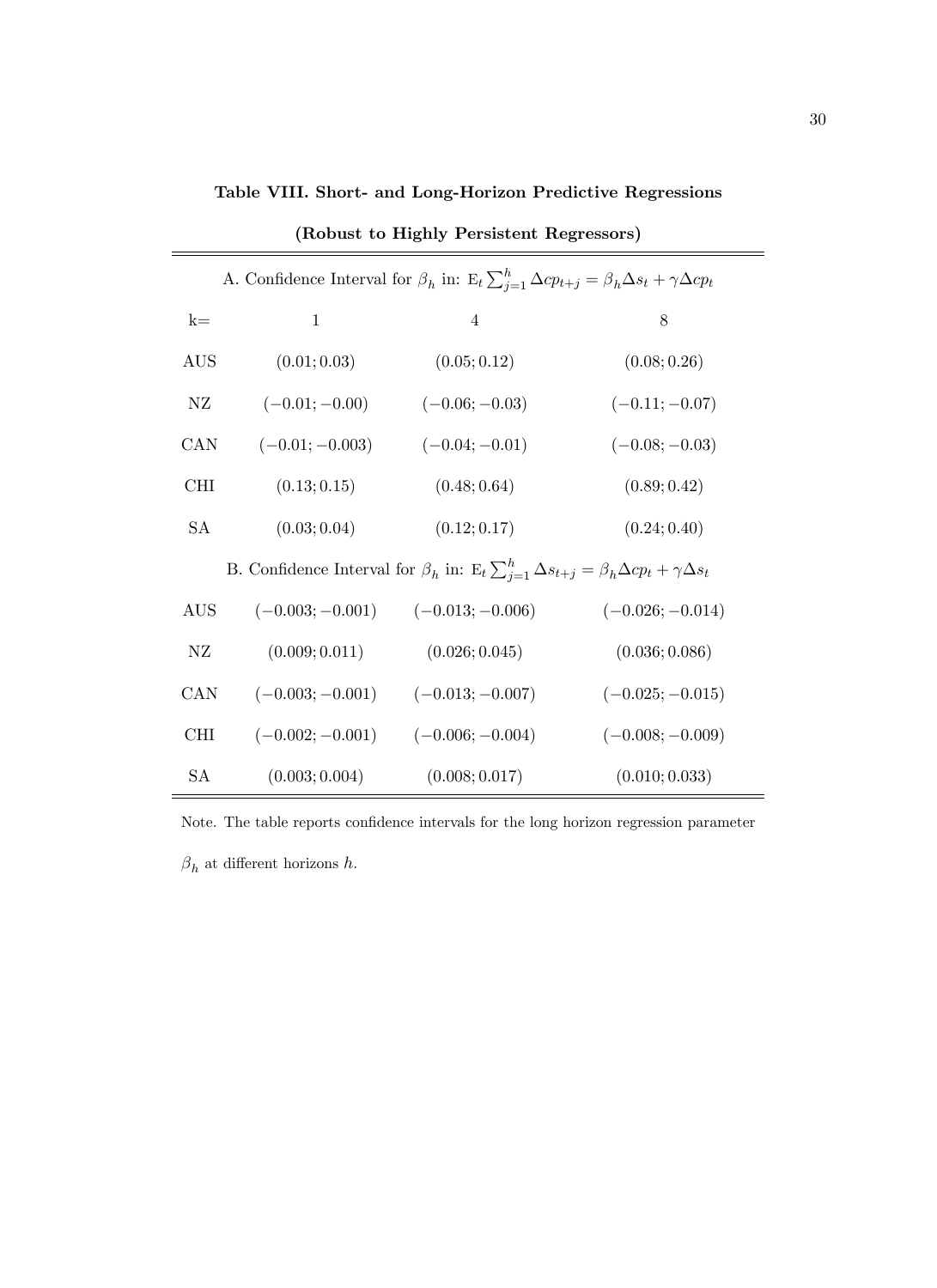# Figure I. Forecasting Aggregate Global Commodity Price



with Multiple Exchange Rates

Model :  $E_t \Delta c p_{t+1}^W = \beta_0 + \beta_{11} \Delta s_t^{AUS} + \beta_{12} \Delta s_t^{CAN} + \beta_{13} \Delta s_t^{NZ} + \beta_2 \Delta c p_t^W$ 

Note. The figure plots the realized change in the global commodity price level (labeled "Actual realization") and their exchange rate-based forecasts (labeled "Model's forecast")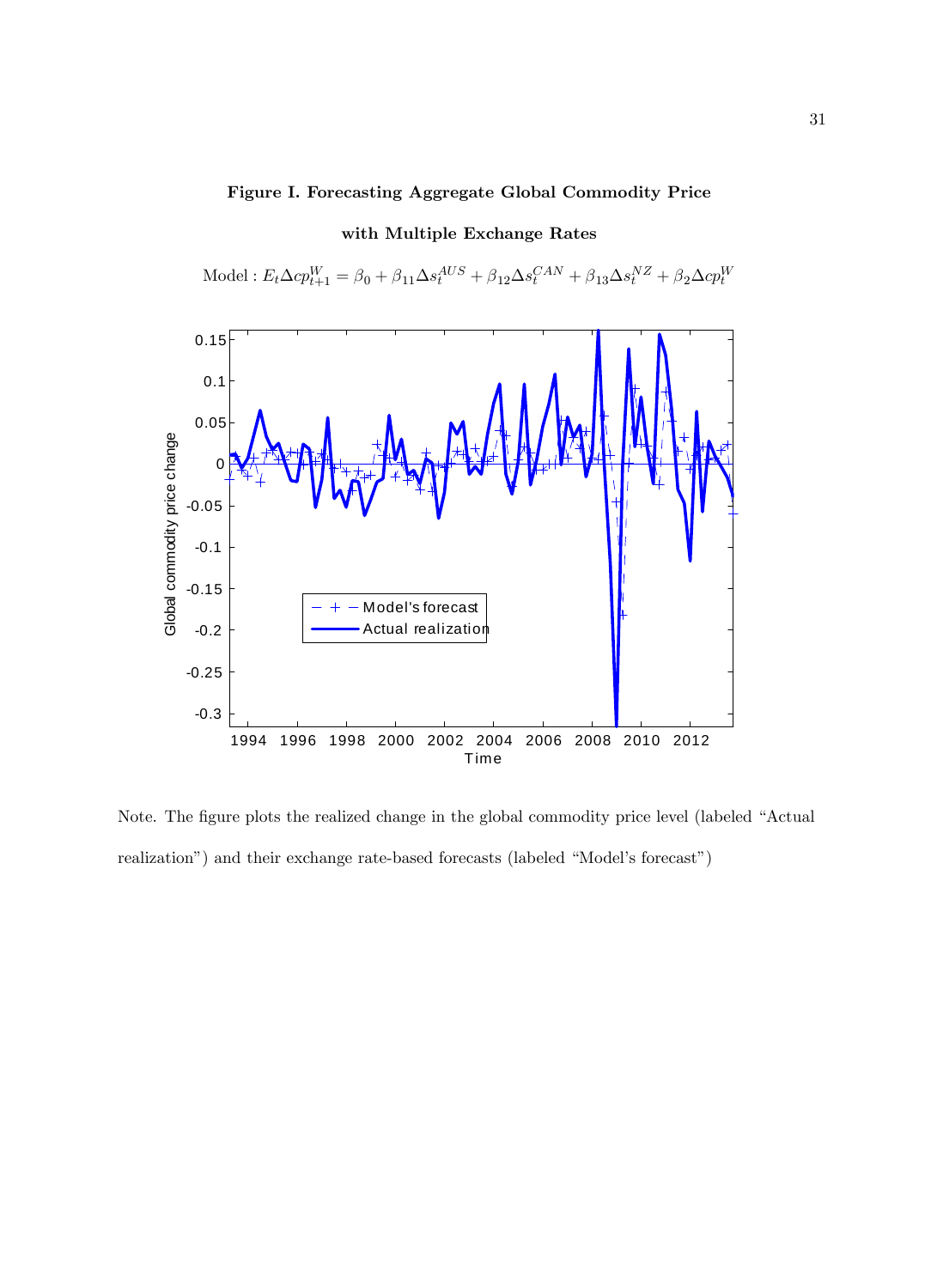# Figure II. Forecasting Aggregate Global Commodity Price

Using Forecast Combinations Model:  $(\Delta cp_{t+1}^{W,ALS} + \Delta cp_{t+1}^{W,CAN} + \Delta cp_{t+1}^{W, NZ})/3,$ where  $E_t \Delta c p_{t+1}^{W,i} = \beta_{0,i} + \beta_{1,i} \Delta s_t^i + \beta_{2,i} \Delta c p_t^W$ ,  $i = AUS, CAN, NZ$ 



Note. The figure plots the realized change in the global commodity price level (labeled "Actual realization") and their forecasts based on the three exchange rates (labeled "Forecast combination")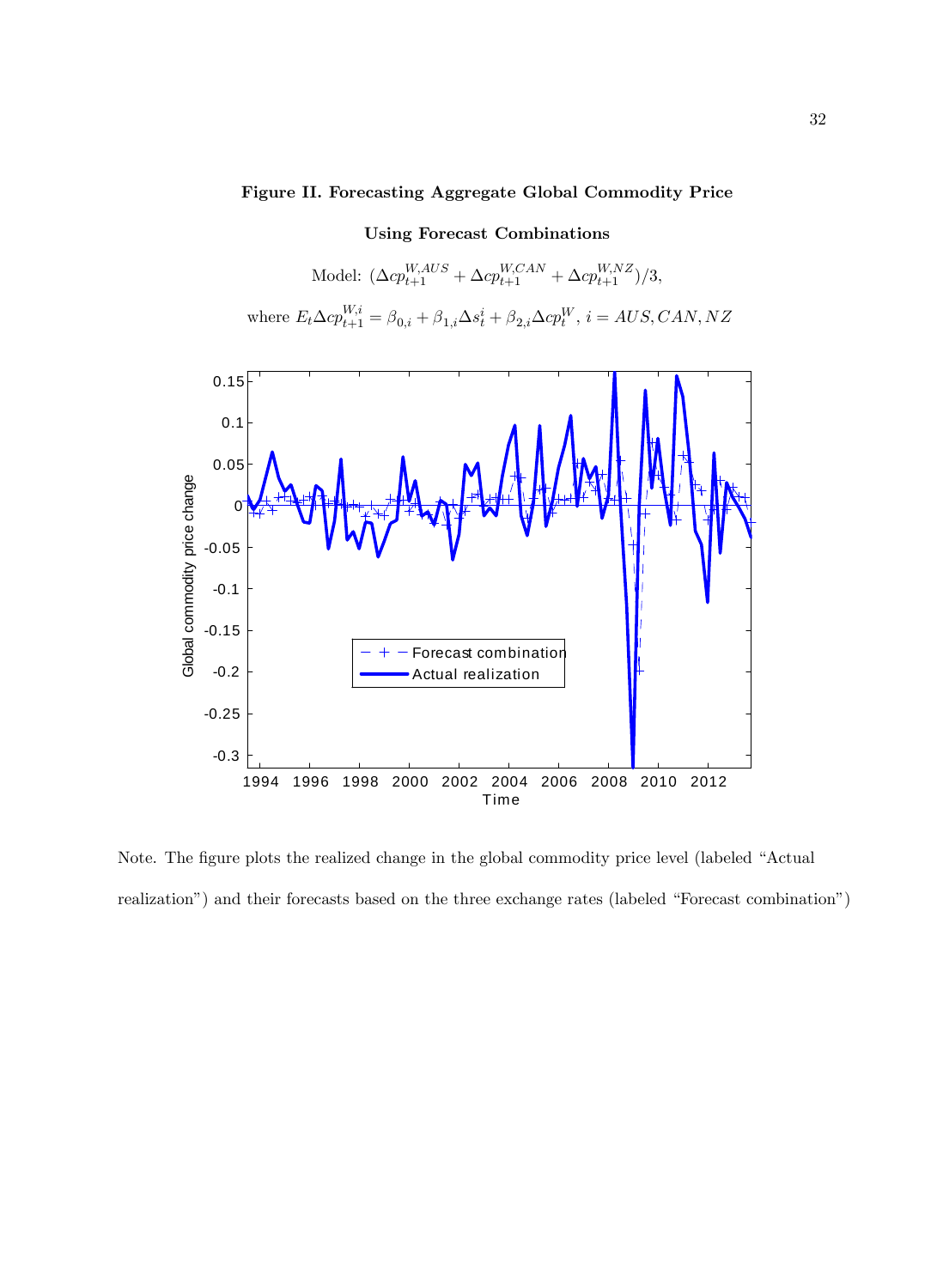# Figure III. Forecasting the DJ-UBS Spot Commodity Price Index:

# Forward Index vs. Exchange Rates

Model : 
$$
E_t \Delta c p_{t+1}^{DJ-UBS} = \beta_0 + \beta_{11} \Delta s_t^{AUS} + \beta_{12} \Delta s_t^{CAN} + \beta_{13} \Delta s_t^{NZ};
$$
  
Forward :  $E_t \Delta c p_{t+1}^{DJ-UBS} = f_{t+1}^{DJ-UBS} - c p_t^{DJ-UBS}$ 



Note. The figure plots the realized change in the DJ-UBS global commodity price spot index  $($ labeled "Actual realization"), the exchange rate-based forecast  $($ labeled "Model's forecast" $)$ , and the prediction based on the DJ-UBS 3-month forward index (labeled "Forward DJ-UBS").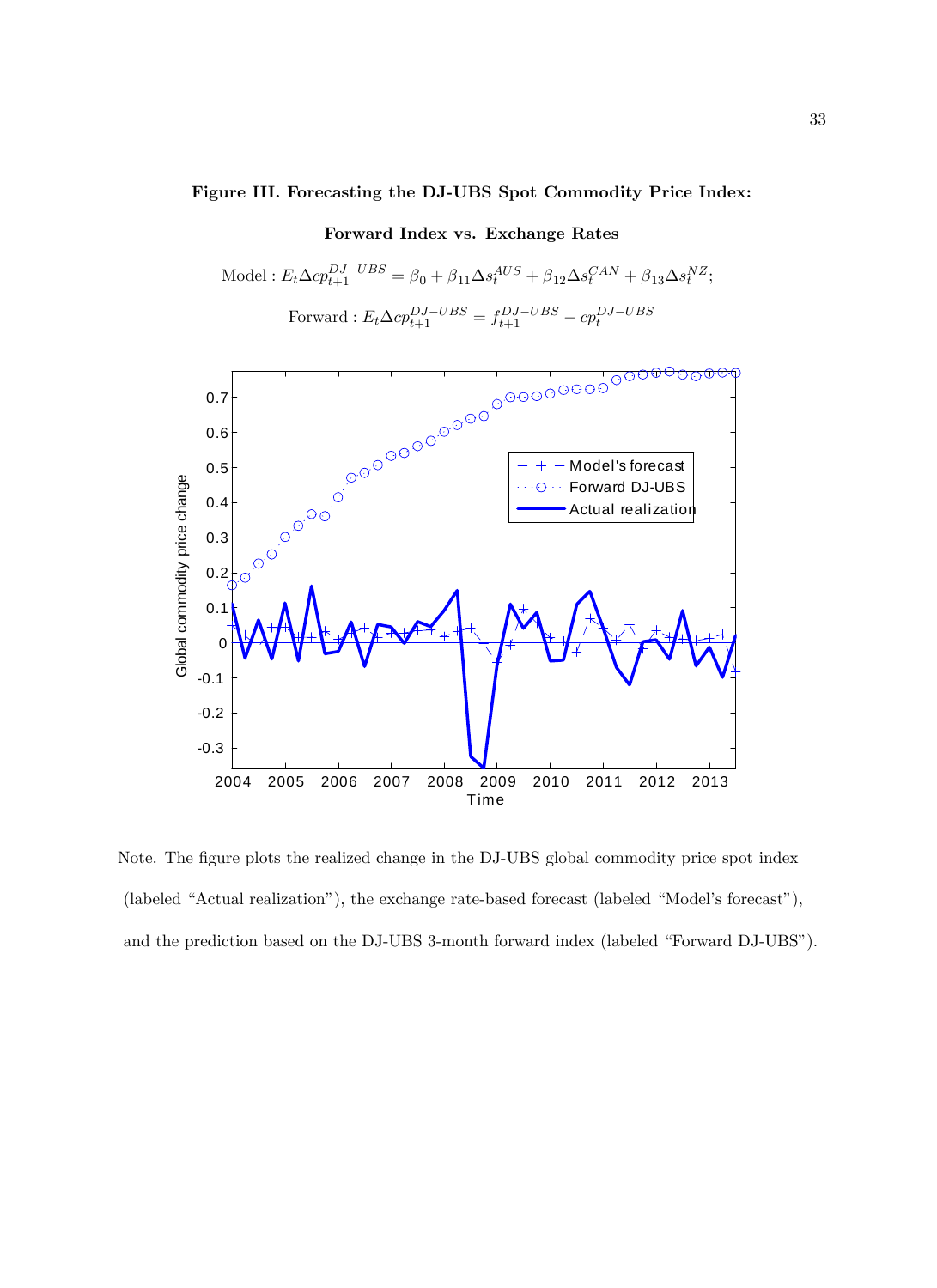# Figure IV: Out-of-Sample Forecast Performance Over Time

# A. Exchange Rate Model vs. AR(1)

Model:  $E_t \Delta c p_{t+1}^i = \beta_{0,i} + \beta_{1,i} \Delta s_t^i + \beta_2 \Delta c p_t^i$  where  $i = AUS, NZ, CAN, CHI$ 



Note. The figure plots the Clark and McCracken's test statistics for the Model vs. the  $AR(1)$ benchmark calculated at different points in time (labeled on the x-axis) using the rolling windows discussed in the main paper.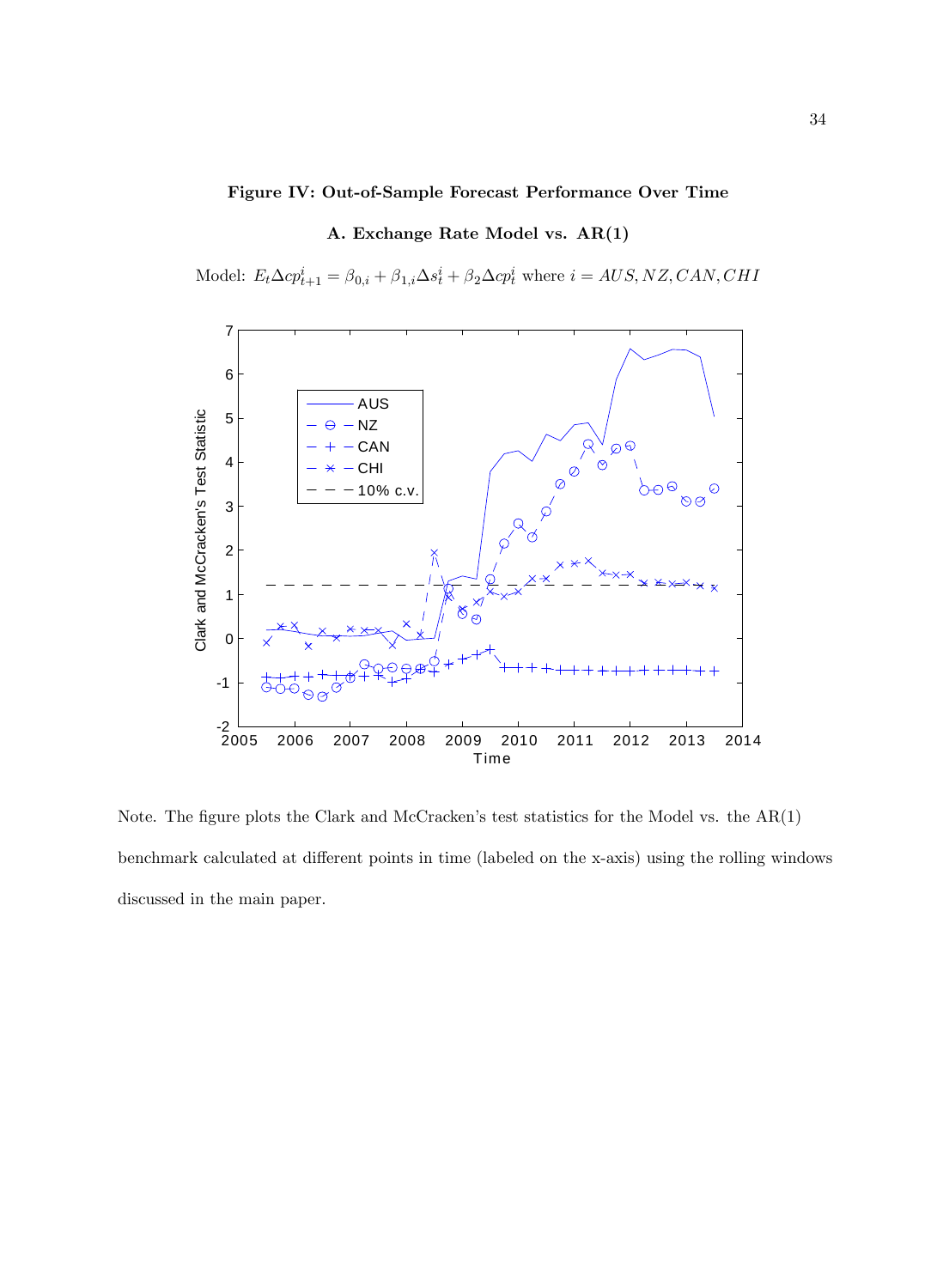# Figure IV: Out-of-Sample Forecast Performance Over Time

# B. Exchange Rate Model vs. RW

Model:  $E_t \Delta c p_{t+1}^i = \beta_{0,i} + \beta_{1,i} \Delta s_t^i + \beta_2 \Delta c p_t^i$  where  $i = AUS, NZ, CAN, CHI$ 



Note. The figure plots the Clark and McCracken's test statistics for the Model vs. the RW benchmark calculated at different points in time (labeled on the x-axis) using the rolling windows discussed in the main paper.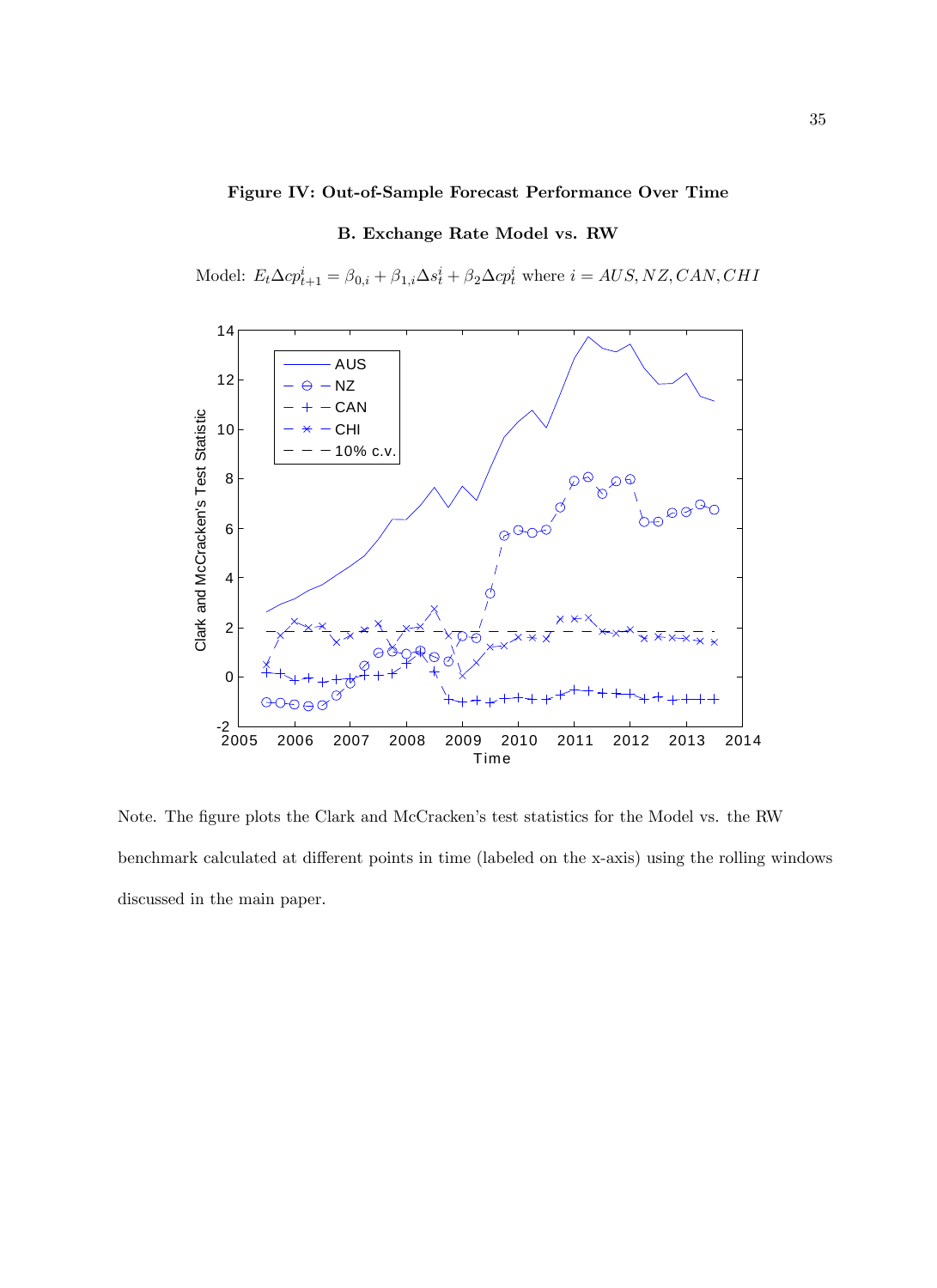# Figure IV: Out-of-Sample Forecast Performance Over Time

# C. Exchange Rate Model vs. RWWD

Model:  $E_t \Delta c p_{t+1}^i = \beta_{0,i} + \beta_{1,i} \Delta s_t^i + \beta_2 \Delta c p_t^i$  where  $i = AUS, NZ, CAN, CHI$ 



Note. The figure plots the Clark and McCracken's test statistics for the Model vs. the RWWD benchmark calculated at different points in time (labeled on the x-axis) using the rolling windows discussed in the main paper.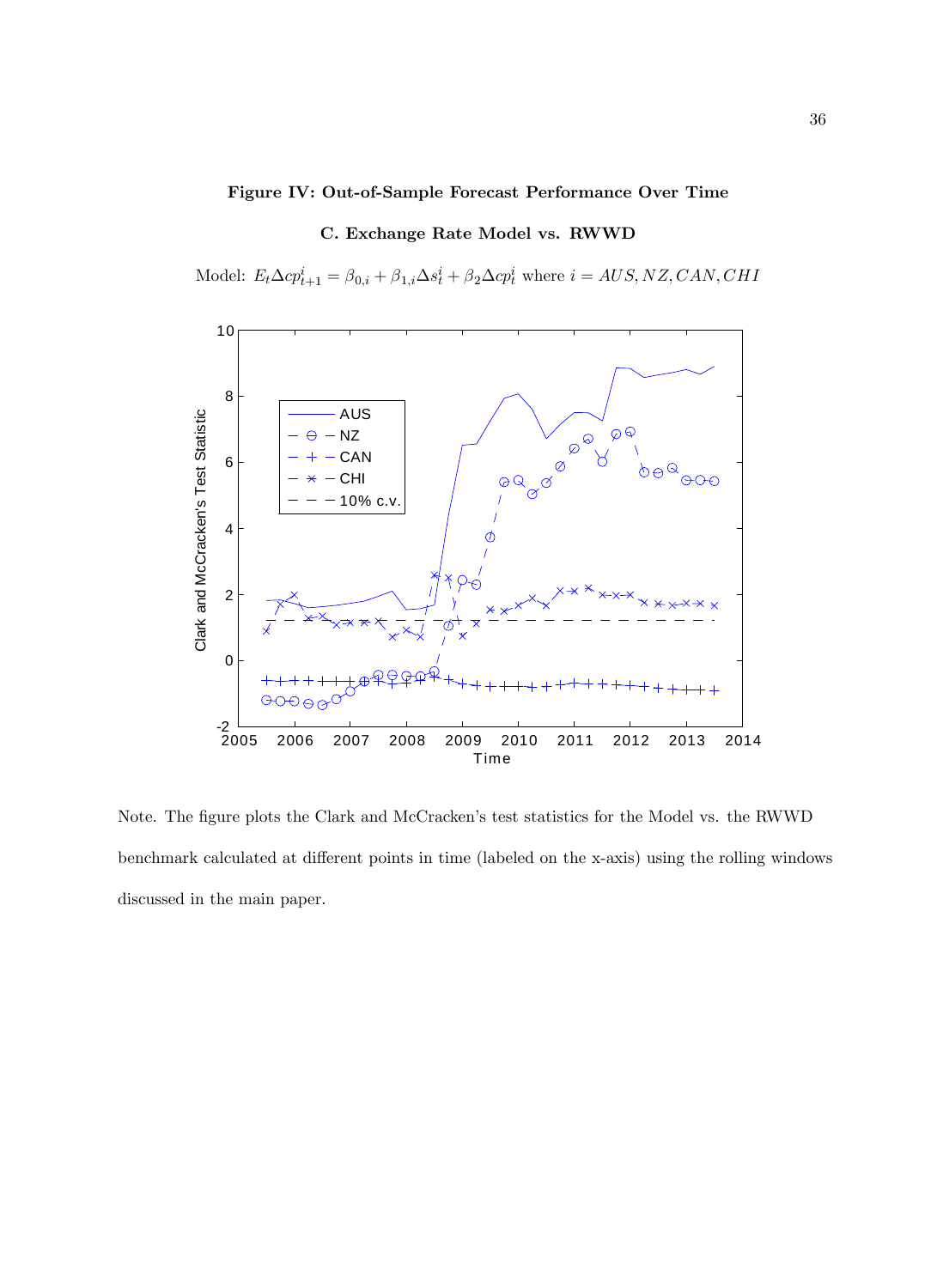# Figure V: Forecasting Aggregate World Commodity Price Index Over Time

# A. Exchange Rate Model vs. AR(1)

Model:  $E_t \Delta cp_{t+1}^W = \beta_{0,i} + \beta_{1,i} \Delta s_t^i + \beta_2 \Delta cp_t^W$  where  $i = AUS, NZ, CAN, CHI$ 



Note. The figure plots the Clark and McCracken's test statistics for the Model vs. the  $AR(1)$ benchmark calculated at different points in time (labeled on the x-axis) using the rolling windows discussed in the main paper.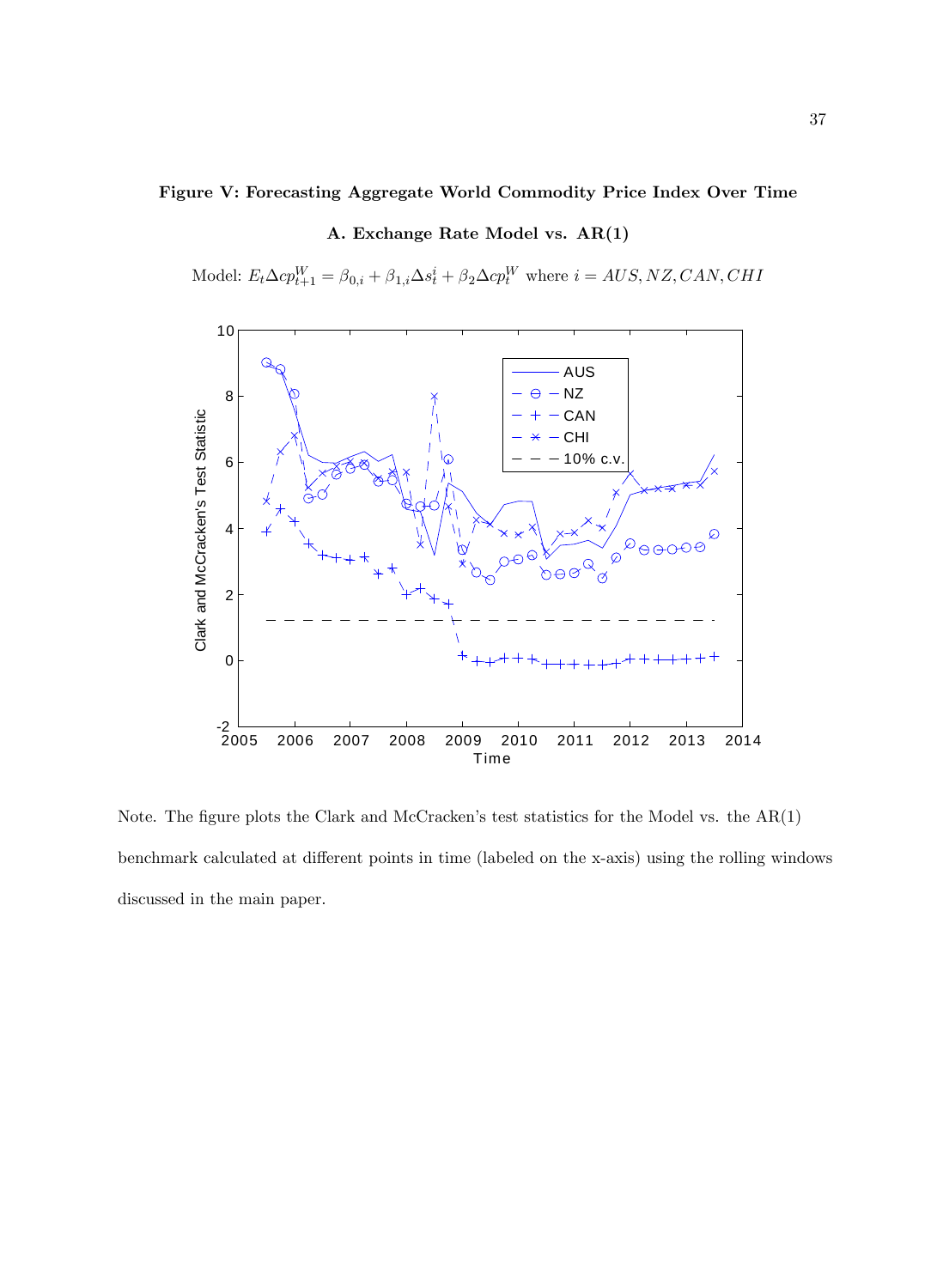# Figure V: Forecasting Aggregate World Commodity Price Index Over Time

# B. Exchange Rate Model vs. RW

Model:  $E_t \Delta c p_{t+1}^W = \beta_{0,i} + \beta_{1,i} \Delta s_t^i + \beta_2 \Delta c p_t^W$  where  $i = AUS, NZ, CAN, CHI$ 



Note. The figure plots the Clark and McCracken's test statistics for the Model vs. the RW benchmark calculated at different points in time (labeled on the x-axis) using the rolling windows discussed in the main paper.